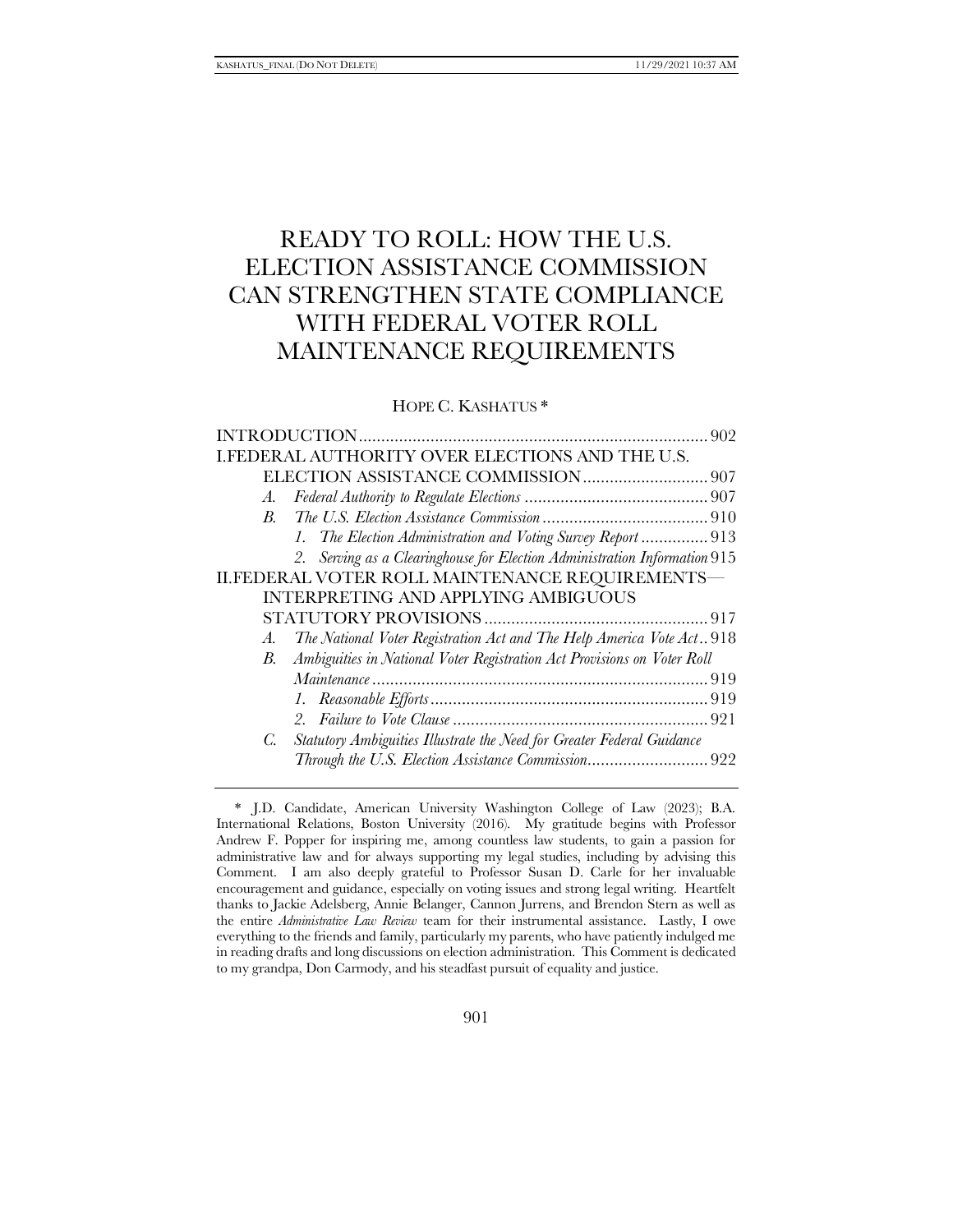|                                            | III.ENFORCING COMPLIANCE WITH THE NATIONAL VOTER                               |  |  |  |
|--------------------------------------------|--------------------------------------------------------------------------------|--|--|--|
| REGISTRATION ACT AND THE HELP AMERICA VOTE |                                                                                |  |  |  |
|                                            |                                                                                |  |  |  |
|                                            |                                                                                |  |  |  |
|                                            |                                                                                |  |  |  |
|                                            |                                                                                |  |  |  |
|                                            | A. Providing Greater Insight into State Voter Roll Maintenance Policies in the |  |  |  |
|                                            | Election Administration and Voting Survey Report  928                          |  |  |  |
|                                            | B. Conducting Targeted Research and Discussions on Specific Voter Roll         |  |  |  |
|                                            |                                                                                |  |  |  |
|                                            | C. Congressional Action to Sustain and Strengthen the U.S. Election Assistance |  |  |  |
|                                            |                                                                                |  |  |  |
|                                            |                                                                                |  |  |  |

#### <span id="page-1-2"></span><span id="page-1-1"></span><span id="page-1-0"></span>INTRODUCTION

The only reason unjust systems exist is that the masses of people silently give their consent and believe these systems are necessary—whether for their security or survival. Or we believe that is "the way things are or have to be." In other words, we believe they are the truth. . . . Power derives from the consent of the people and those who operate and participate in that system. The minute people withdraw their support, these systems will collapse.<sup>1</sup> —John Lewis

The 2020 election cycle and tenuous political transition brought election administration<sup>2</sup> to the forefront of national attention.3 Public health challenges from the COVID-19 pandemic and democracy challenges from persistent assertions of massive and determinative fraud seriously tested the various mechanisms integral to a peaceful transfer of power.4 U.S. electoral

3*. See, e.g.*, *Voting Laws Roundup: July 2021*, BRENNAN CTR. FOR JUST., https://www.br ennancenter.org/our-work/research-reports/voting-laws-roundup-july-2021 (July 22, 2021) (listing over 400 restrictive voting bills proposed in forty-nine states and thirty already enacted in eighteen states as a response to the 2020 election).

4*. See* R. SAM GARRETT ET AL., CONG. RSCH. SERV., R46455, COVID-19 AND OTHER ELECTION EMERGENCIES: FREQUENTLY ASKED QUESTIONS AND RECENT POLICY DEVELOPMENTS 15, 16, 19 (2020) (discussing COVID-19's challenges to election administration); *see also* Suzanne Mettler & Robert C. Lieberman, *Four Deadly Threats to American Democracy are Raging All at Once*, L.A.

<sup>1.</sup> JOHN LEWIS, ACROSS THAT BRIDGE: A VISION FOR CHANGE AND THE FUTURE OF AMERICA 137 (1st ed. 2012).

<sup>2.</sup> Election administration entails "making decisions about the rules of elections . . . conducting elections in accordance with those decisions and paying for the activities and resources required to conduct them." KAREN L.SHANTON,CONG.RSCH.SERV.,R45549,THE STATE AND LOCAL ROLE IN ELECTION ADMINISTRATION:DUTIES AND STRUCTURES 3 (2019).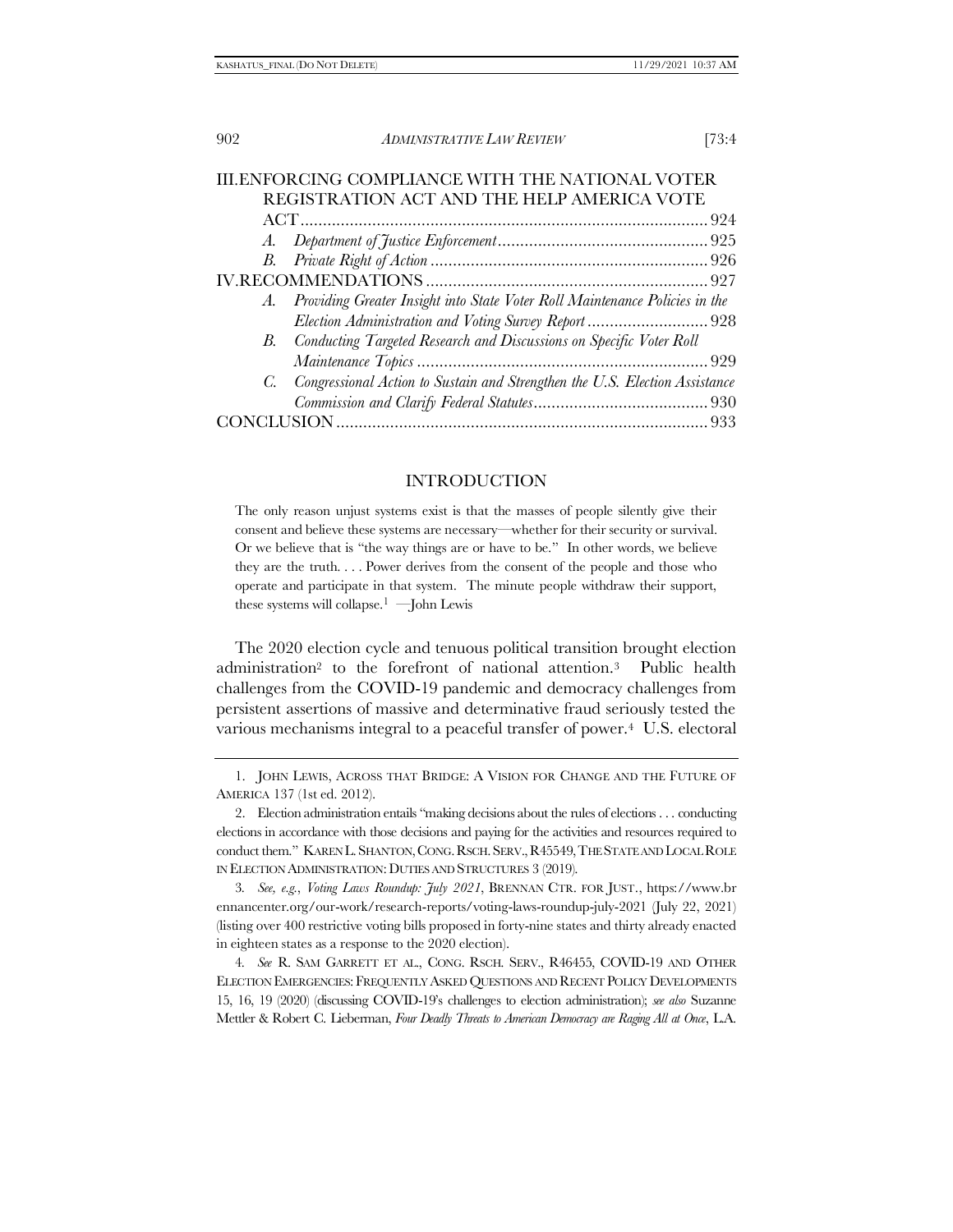2021] *READY TO ROLL* 903

<span id="page-2-2"></span><span id="page-2-0"></span>systems persevered in the face of formidable challenges due to committed election officials, public servants, organizers, volunteers, and voters.5 A record number of people cast their votes<sup>6</sup> after a year of heightened civic engagement on critical issues, particularly systemic racial injustice.7 Yet the challenges that many voters faced, heightened skepticism about election integrity that persists, and the violent attack on the U.S. Capitol motivated by the claim that the presidential election was stolen highlight continued vulnerabilities in U.S. electoral systems.8 Bolstering electoral institutions is always an important part of a well-functioning democracy, but these recent challenges emphasize its urgency today.<sup>9</sup>

<span id="page-2-1"></span>Reckoning with the 2020 election requires considering how to better

5*. See Election Assistance Comm'n Oversight Hearing Before the Subcomm. on Fin. Servs. & Gen. Gov't Admin. of the H. Comm. on Appropriations*, 117th Cong. 1–2 (2021) (statement of Benjamin Hovland, Chairman, U.S. Election Assistance Comm'n) (recognizing the significant contribution of public servants that made the 2020 election the most secure in U.S. history, despite significant challenges) [hereinafter *HAC Subcommittee Hearing*].

6*. See* Domenico Montanaro, *President-Elect Joe Biden Hits 80 Million Votes in Year of Record Turnout,* NAT'L PUB. RADIO (Nov. 25, 2020, 9:06 AM), https://www.npr.org/2020/11 /25/937248659/president-elect-biden-hits-80-million-votes-in-year-of-record-turnout (reporting the 156 million votes cast in the 2020 election, the highest number ever recorded).

7*. See* Rashawn Ray, *How Black Americans Saved Biden and American Democracy*, BROOKINGS INST. (Nov. 24, 2020), https://www.brookings.edu/blog/how-we-rise/2020/11/24/how-blackamericans-saved-biden-and-american-democracy/ (observing the "clear rallying cries about systemic racism and a potentially better and more equitable America" in the 2020 election).

8*. See e.g.*, Daniel P. Tokaji, *Voter Registration in a Pandemic*, U. CHI. L. REV. ONLINE 35, 35–37 (2020) [hereinafter Tokaji, *Voter Registration in a Pandemic*] (examining the obstacles to registration and voting in the 2020 election due to the COVID-19 pandemic and less frequent face-to-face interactions with government entities); James Oliphant & Chris Kahn, *Half of Republicans Believe False Accounts of Deadly U.S. Capitol Riot-Reuters/Ipsos Poll*, REUTERS (Apr. 5, 2021, 6:06 AM), https://www.reuters.com/article/us-usa-politics-disinformation-idUSK BN2BS0RZ (citing results from a March 30–31, 2021 poll showing that six in ten Republican voters believed claims that the November 2020 election was stolen "due to widespread voter fraud"); Lauren Leatherby et al., *How a Presidential Rally Turned into a Capitol Rampage*, N.Y. TIMES (Jan. 12, 2021), https://www.nytimes.com/interactive/2021/01/12/us/capitol-mobtimeline.html (portraying a timeline of the January 6, 2021 insurrection at the U.S. Capitol).

9. *See* Zack Stanton, *What if 2020 Was Just a Rehearsal?*, POLITICO MAG. (Sept. 26, 2021) https://www.politico.com/news/magazine/2021/09/26/trump-politics-american-democ racy-threat-2021-2022-analysis-514180 (highlighting the dangers of election *subversion* that became clear in the 2020 election cycle in addition to the ongoing risk of voter suppression).

TIMES (Nov. 17, 2020), https://www.latimes.com/opinion/story/2020-11-17/democracy-threatscrisis-donald-trump (identifying four converging threats to American democracy: "political polarization; conflict over who belongs as a full member of the political community; rising economic inequality; and the concentration of power in the nation's top leader.").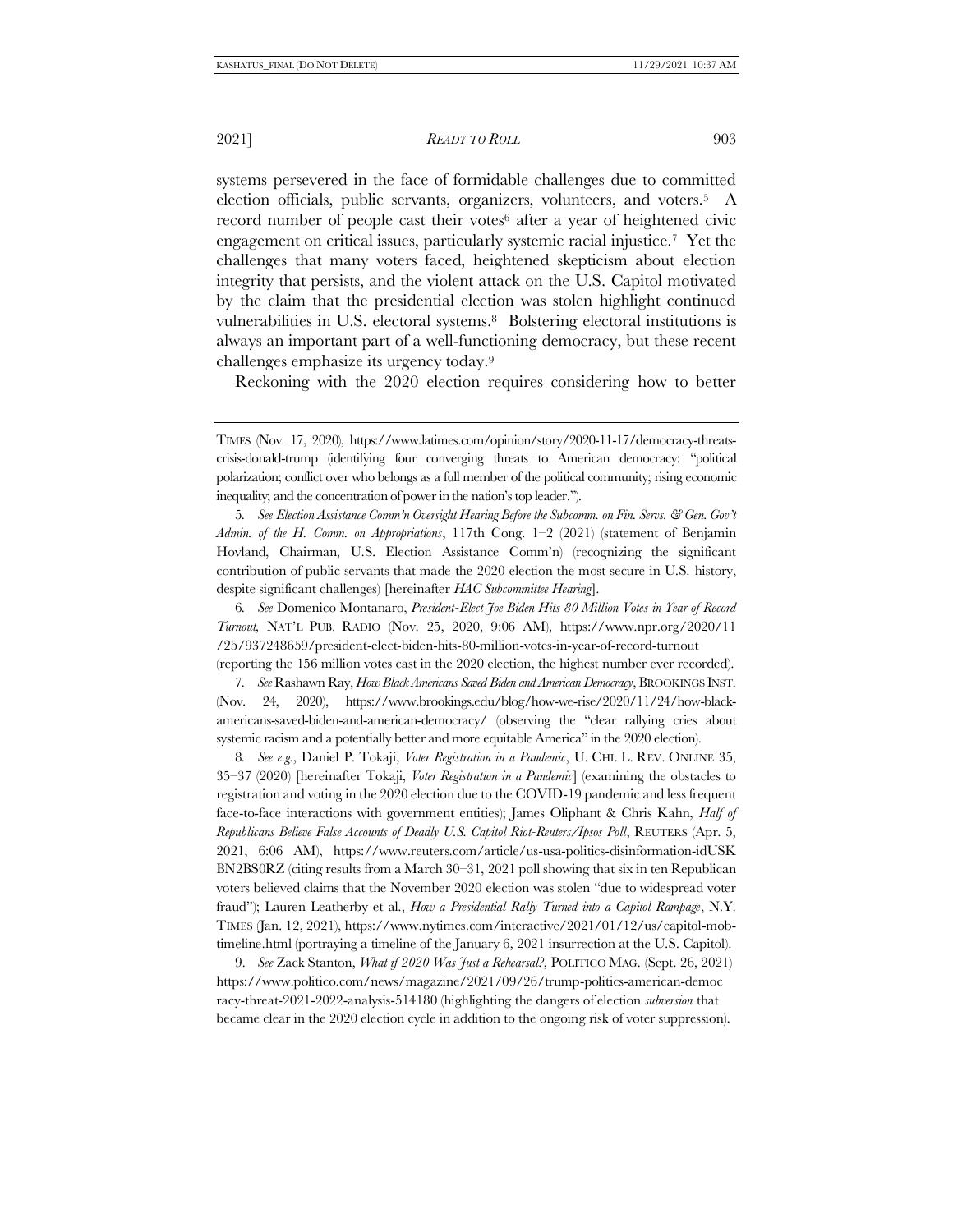<span id="page-3-1"></span><span id="page-3-0"></span>leverage government institutions to strengthen electoral resilience. While states have significant discretion to administer elections, federal statutes provide necessary parameters so that otherwise qualified individuals are not improperly denied the ability to vote.10 Part of the federal infrastructure to further this goal is the U.S. Election Assistance Commission (EAC), an independent commission that Congress established through the Help America Vote Act of 2002 (HAVA).<sup>11</sup> The EAC demonstrates lawmakers' reluctance to grant broad federal authority over elections. HAVA limits the EAC's rulemaking authority and does not enable the EAC to enforce federal requirements.12 Nevertheless, the EAC has vital responsibilities as a clearinghouse of election administration information that reports on state practices and convenes necessary discussions.13 These functions further voluntary state compliance with federal election administration requirements—namely HAVA and the National Voter Registration Act (NVRA)—and provide information that the U.S. Department of Justice (DOJ) and private entities use to bring enforcement suits.<sup>14</sup>

<span id="page-3-3"></span><span id="page-3-2"></span>Voter roll maintenance—how states manage their databases of registered voters—is a critical election administration function for which the federal government has set standards through the NVRA and HAVA.15 The 2020 election reemphasized the importance of ensuring that states comply with such federal requirements.<sup>16</sup> Despite sizable popular vote margins, both the

12. 52 U.S.C. §§ 20929, 20508(a); H.R. REP. NO. 107–30, at 13 (2001).

13*. About the U.S. EAC*, U.S. ELECTION ASSISTANCE COMM'N, https://www.eac.g ov/about-the-useac (last visited Nov.8, 2021).

14. The Help America Vote Act (HAVA) does not provide a private right of action itself. However, lower courts have recognized the possibility of individual enforcement under a § 1983 claim. *Compare* Brunner v. Ohio Republican Party, 555 U.S. 5, 5–6 (2008) (per curiam) (holding that the Republican Party of Ohio did not have standing under HAVA to challenge Ohio's voter roll policies), *with* Colon-Marrero v. Velez, 813 F.3d 1, 4 (1st Cir. 2016) (recognizing Puerto Rican plaintiffs' § 1983 claim under HAVA). For more discussion on when individuals can bring a § 1983 suit in the election law context, *see* Daniel P. Tokaji, *Public Rights and Private Rights of Action: The Enforcement of Federal Election Laws*, 44 IND. L. REV. 113, 133 (2010) [hereinafter Tokaji, *Public Rights and Private Rights of Action*].

15. 52 U.S.C. §§ 20501–20511, 20901–21145.

<sup>10.</sup> KAREN L. SHANTON, CONG. RSCH. SERV., R45770, THE U.S. ELECTION ASSISTANCE COMMISSION: OVERVIEW AND SELECT ISSUES FOR CONGRESS 4 (2019) [hereinafter CRS EAC REPORT].

<sup>11.</sup> 52 U.S.C. § 20921; *see generally* H.R. REP. NO. 107–30, at 9 (2001); *see also* 148 CONG. REC. S10,488 (daily ed. Oct. 16, 2002) (statement of Sen. Bond) ("The 2000 election opened the eyes of many Americans to the flaws and failures of our election machinery, our voting systems, and even how we determine what a vote is.").

<sup>16</sup>*. See HAC Subcommittee Hearing*, *supra* note [5,](#page-2-0) at 2–3 (describing why Election Assistance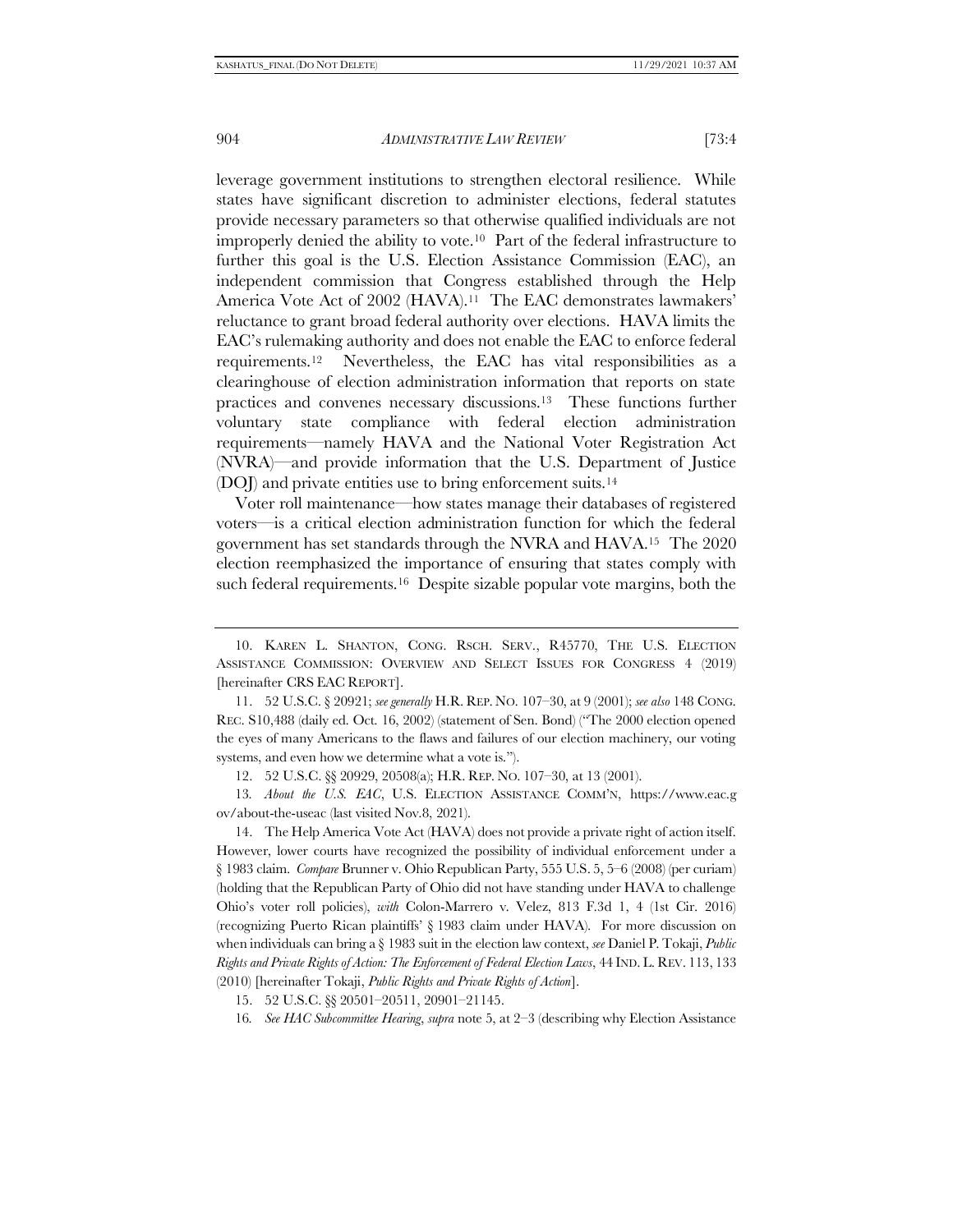Electoral College victory and control of the Senate hinged on tens of thousands of votes in a handful of swing states.17 These decisive, relatively small margins yield two significant observations. First, unjust or incompetent election administration could have seriously impacted national results.18 It was essential that voters had the information they needed to register, cast their votes, and ultimately have their votes counted in systems that prioritized accuracy and participation over political pressure.19 Second, there is a direct link between resilient electoral structures and the ability to rebuff unsupported allegations of stolen elections.<sup>20</sup>

States' processes for maintaining their voter rolls vary widely. Less than half of all states have same-day voter registration.<sup>21</sup> Thus, in the majority of states, individuals may face additional obstacles to voting if they are removed from their state's voter rolls without adequate notice and an opportunity to re-register prior to the election.22 There are limited remedies in place for voters who attempt to exercise their right to vote on election day and discover that the state purged their registration.23 Improper or incompetent state practices can thus lead to significant disenfranchisement, and even seemingly innocuous administration errors can have a sizeable impact on voters and results.24 While states have discretion to maintain a wide range of practices,

<span id="page-4-0"></span>Commission (EAC) coordination with election administrators at all levels is essential to ensuring effective election administration).

17. Benjamin Swasey & Connie Hanzhang Jin, *Narrow Wins in These Key States Powered Biden to the Presidency*, NAT'L PUB. RADIO (Dec. 2, 2020, 5:00 AM), https://www. npr.org/2020/12/02/940689086/narrow-wins-in-these-key-states-powered-biden-to-the-pr esidency (visualizing President Biden's wins of Arizona's eleven Electoral College votes by 10,457 popular votes, Georgia's sixteen votes by 12,670, Nevada's eight votes by 33,596, and Wisconsin's ten votes by 20,682).

18*. Id.* (describing the tight margin of victory).

19*. See HAC Subcommittee Hearing*, *supra* not[e 5](#page-2-0), at 1 (commending public servants who "put their personal health on the line" and "worked countless hours for their voters and our democracy").

20*. See, e.g.*, Donald J. Trump for President, Inc. v. Sec'y of Pa., 830 Fed. App'x. 377, 381–83 (3d Cir. 2020) (rejecting a challenge to counting 1.5 million mail-in ballots in Pennsylvania and detailing the Commonwealth's election infrastructure, including requirements to register and vote by mail).

21*. See* Tokaji, *Voter Registration in a Pandemic*, *supra* not[e 8,](#page-2-1) at 37–38 (observing that twentyone states had some form of same-day registration as of June 2020 and most of these states allow election day registration).

22*. See id.* 

23*. See generally id.* at 40 (explaining possible options such as provisional ballots or "failsafe voting" for those who have "moved within the same polling place area"). These mechanisms vary depending on the state and do not always guarantee ballots will be counted. *Id.* at 41–42.

24. RICHARD L. HASEN, ELECTION MELTDOWN: DIRTY TRICKS, DISTRUST, AND THE THREAT TO AMERICAN DEMOCRACY 69–70 (1st ed. 2020) (examining whether incompetence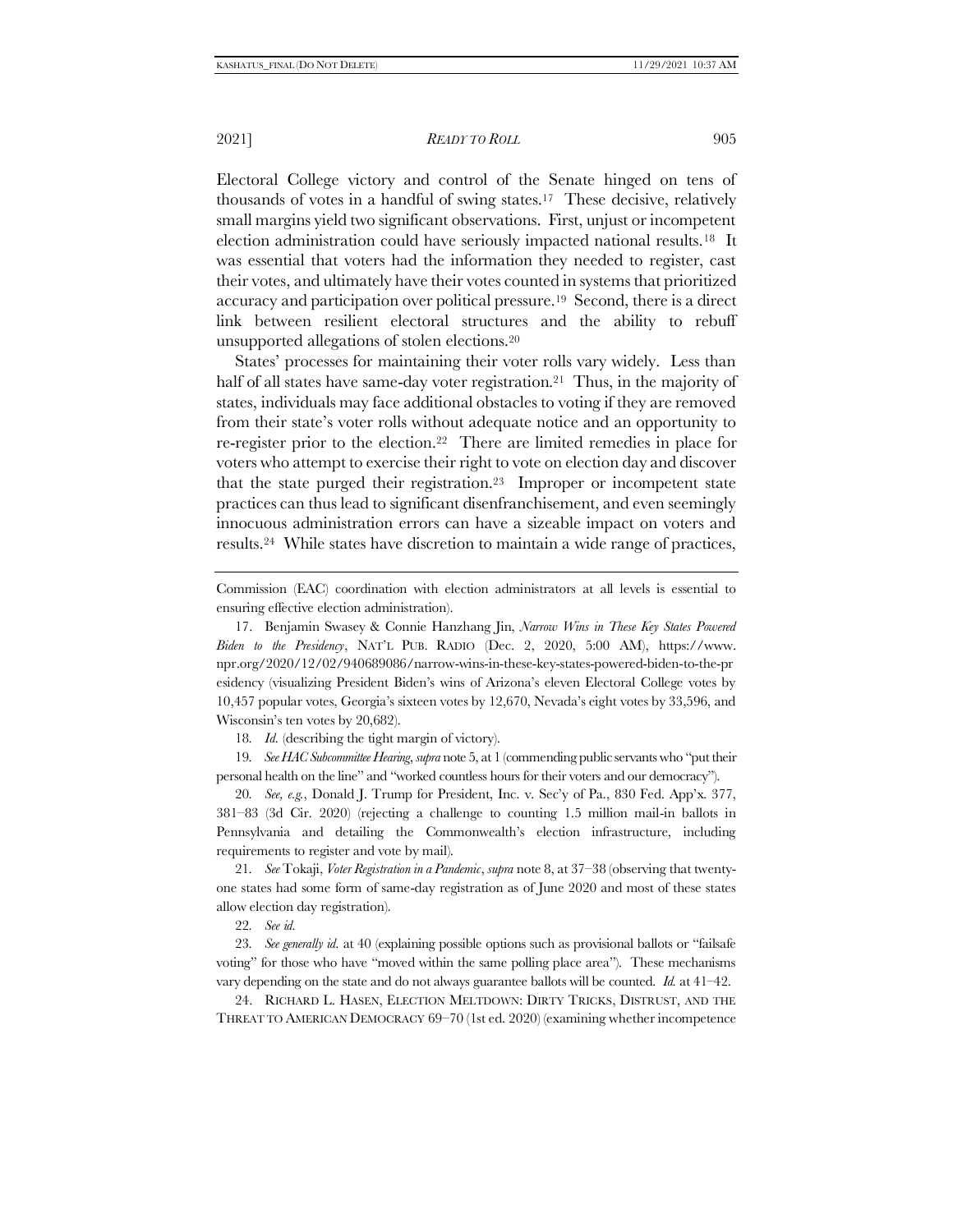they must also adhere to national standards that reduce the risk of inaccuracy and suppression.<sup>25</sup>

<span id="page-5-0"></span>Ill-maintained voter rolls also impact public perceptions of electoral integrity. Due to the United States' deep-seeded legacy of voter suppression,<sup>26</sup> many identify aggressive state voter roll purges as continued tactics to disenfranchise specific communities.<sup>27</sup> On the other hand, a significant portion of the U.S. electorate lacks faith in the results of the 2020 presidential election and believes claims that widespread fraud diluted their votes.28 States must therefore maintain their voter rolls with the objective to increase democratic participation, reduce obstacles for historically disenfranchised voters, and fortify democratic institutions against challenges to their integrity.<sup>29</sup> The EAC is uniquely situated to ensure that states advance these imperatives.<sup>30</sup>

<span id="page-5-1"></span>The EAC must utilize its reporting and convening abilities to further state compliance with federal election statutes, particularly the NVRA and HAVA requirements governing voter roll maintenance. Part I of this Comment discusses the federal government's authority to oversee and regulate state-run elections for federal office. It also considers the EAC's role in ensuring that states maintain

25. ABRAMS, *supra* note [24,](#page-4-0) at 64, 67–68.

26*. See id.* at 33–36 (chronicling the centuries-long disenfranchisement of Black Americans, Native Americans, Latinx Americans, and Asian Americans); JOHN LEWIS, *supra*  note [1](#page-1-0), at 44 ("During the voting rights struggle, we toiled for years in the vineyard of humanity to create change.").

27*. See* Naila S. Awan, *When Names Disappear: State Roll-Maintenance Practices*, 49 U. MEM. L. REV. 1107, 1123 (2019) (highlighting voter purges in Beaufort, North Carolina, where Black individuals comprised 65% of the registrations canceled but only 26% of the overall population).

28*. See* Oliphant & Kahn, *supra* not[e 8,](#page-2-1) (citing poll results that six in ten Republican voters believed claims that the November 2020 election was stolen "due to widespread voter fraud"). *But see* Tom Perkins, *The Dead Voter Conspiracy Theory Peddled by Trump Voters, Debunked*, GUARDIAN (Nov. 18, 2020, 8:00 AM), https://www.theguardian.com/us-news/2020/nov/ 18/dead-voter-conspiracy-theory-debunked (refuting claims that large numbers of deceased individuals voted in the 2020 election).

29. U.S. ELECTION ASSISTANCE COMM'N, ELECTION ADMINISTRATION AND VOTING SURVEY, 2018 COMPREHENSIVE REPORT 41–42 (2018) [hereinafter 2018 EAVS REPORT], https://www.eac.gov/sites/default/files/eac\_assets/1/6/2018\_EAVS\_Report.pdf.

30*. HAC Subcommittee Hearing*, *supra* note [5](#page-2-0) (statement of Rosa DeLauro, Chair, H. Appropriations Comm.) ("The EAC is . . . the only federal agency completely dedicated to election administration.").

or intentional suppression caused Georgia's election administration challenges in the 2018 gubernatorial election); STACEY ABRAMS, OUR TIME IS NOW: POWER, PURPOSE, AND THE FIGHT FOR A FAIR AMERICA 66–68 (1st ed. 2020) (recalling how in 2019 alone, voting rights groups prevented erroneous purges of 10% of the over 300,000 voters that Georgia targeted for removal that year, obtained an injunction against an illegal purge of over 175,000 voters in Kentucky, and stopped the wrongful purge of over 40,000 voters in Ohio).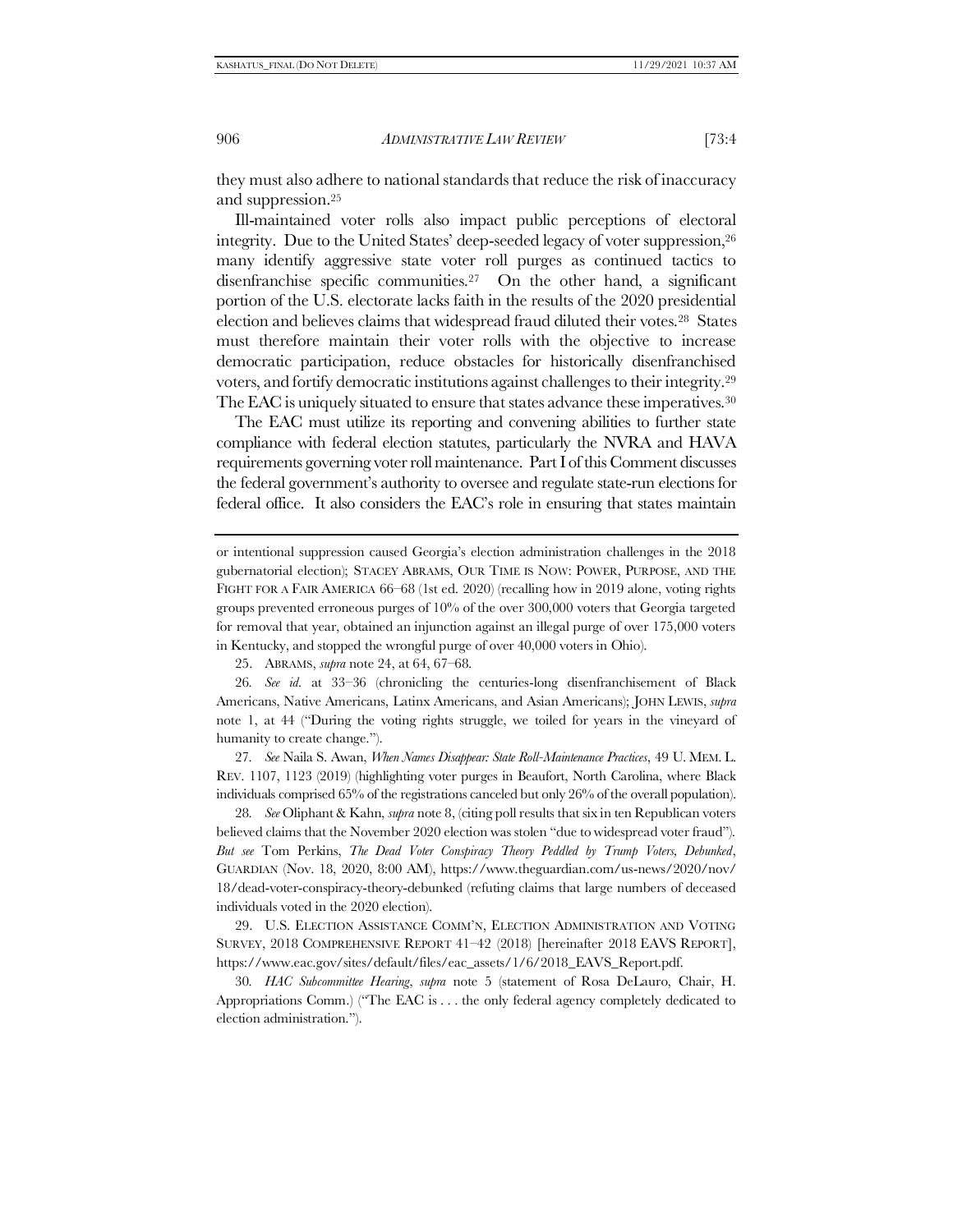their voter rolls in accordance with federal law. Part II assesses the NVRA and HAVA requirements for state voter roll maintenance, interpretations of ambiguous provisions, and obstacles to voter participation that can abound in the absence of clear and sufficient federal requirements. Part III analyzes federal and nongovernmental mechanisms to enforce the NVRA and HAVA, which demonstrate the need for greater federal guidance through the EAC.

Finally, Part IV provides recommendations for how the EAC should act within its existing authority to effectuate better state compliance with federal statutes and steps that Congress can take to support the EAC. First, the EAC should regularly include additional information in its biennial Election Administration and Voting Survey (EAVS) specifically focused on state practices and policies for maintaining their voter rolls. Second, the EAC should conduct targeted research and convene discussions on how states maintain their voter rolls and how their policies impact voter participation. Third, Congress should ensure that the EAC has the leadership and resources it needs to fulfill its duties. It should further expand the EAC's rulemaking and enforcement authority and reinforce the NVRA and HAVA. Given today's contentious political climate, it is essential for the EAC to maximize efforts to realize the goals of federal election administration statutes—and a well-functioning democracy writ large—to achieve widespread voter participation and confidence.<sup>31</sup>

# I. FEDERAL AUTHORITY OVER ELECTIONS AND THE U.S. ELECTION ASSISTANCE COMMISSION

Congress alone holds the power to implement federal protections against retribution meted out at the ballot box. This body can and must respect the differences in states and allow them to decide how best [to] administer elections to meet the specific needs of its people. However, modern election laws demand a basis of uniformity to ensure election integrity—not election insincerity. Each American's ability to access our democracy should not rely on their state of residence. 32 —Stacey Abrams

## <span id="page-6-0"></span>*A. Federal Authority to Regulate Elections*

There is inherent tension in the U.S. Constitution's allocation of election administration authority between federal and state governments. While states have the primary authority to designate the "times, places and manner" of federal elections, the Constitution grants Congress the power to

<sup>31</sup>*. See id.*; *see alsoOversight of the U.S. Election Assistance Comm'n Hearing Before the S. Comm. on Rules and Admin.*, 116th Cong. 74 at 2–3 (2019) [hereinafter *Senate Rules Hearing*] (statement of Sen. Klobuchar).

<sup>32</sup>*. On Strengthening American Democracy Hearing Before the H. Comm. on H. Admin.*, 117th Cong. (2021) (statement of Stacey Abrams, Founder, Fair Fight Action).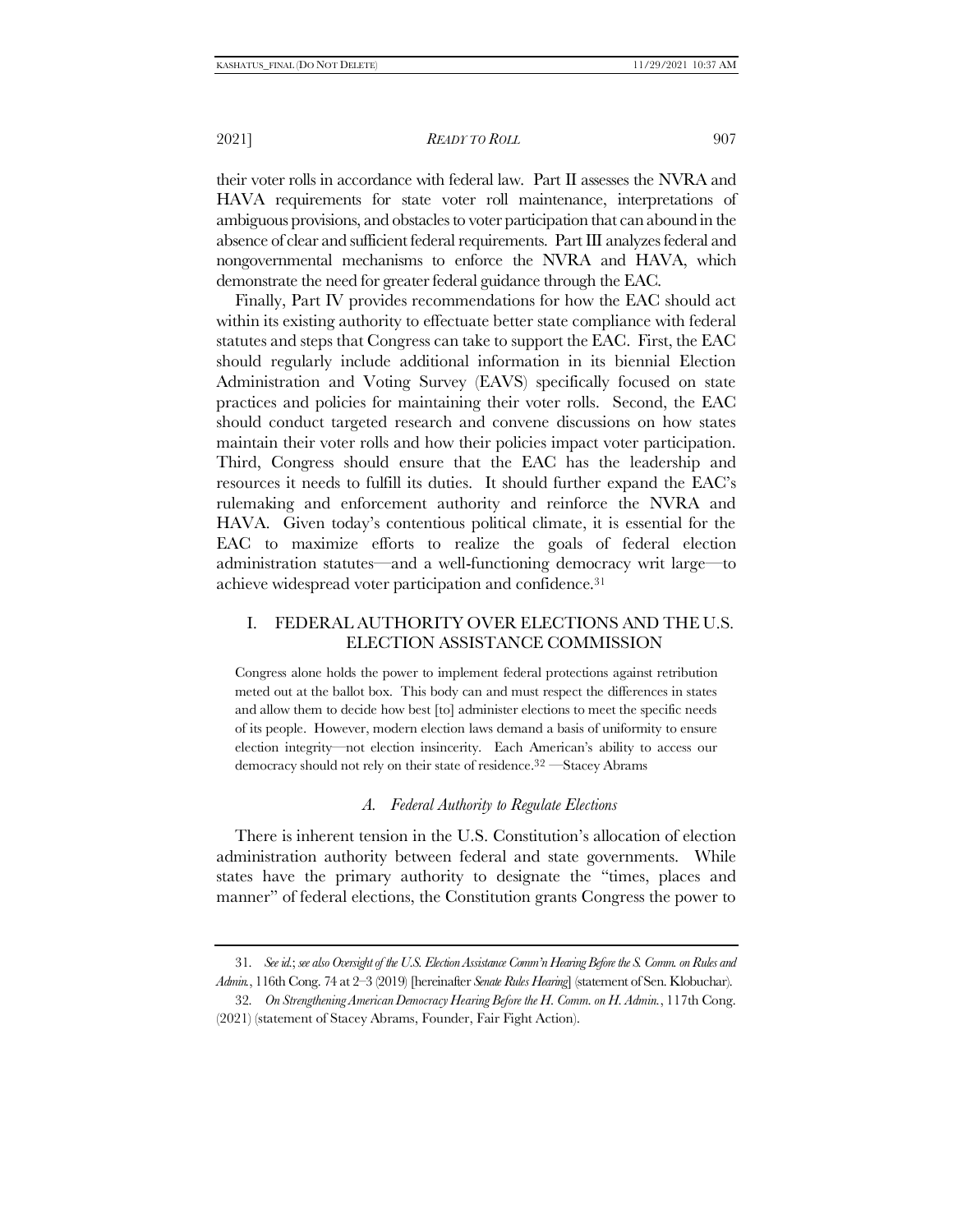"make or alter such regulations" at any time.<sup>33</sup> Congress may also legislate to ensure that states comply with the Amendments that protect against various forms of suppression.34 Some view this constitutional grant of authority as a broad license for Congress to enact legislation governing election requirements necessary to prevent arbitrary or prejudicial disenfranchisement by states.<sup>35</sup> Others argue that Congress's authority is much more limited.<sup>36</sup>

Notable federal election legislation includes the Voting Rights Act of 1965 (VRA), Federal Elections Campaign Act of 1974 (FECA), the NVRA, the Uniformed and Overseas Citizens Absentee Voting Act (UOCAVA), and HAVA.37 Each of these laws sought to answer widespread calls for federal action that echoed from civil rights marches, the governance and corruption scandals of the Watergate era, and frustration with persistently low voter participation.<sup>38</sup> Debates over the scope of federal involvement in state-run elections pose an essential backdrop to these landmark legislative achievements. While the Supreme Court has primarily upheld these statutes, it has also curtailed federal authority to mandate state compliance in notable cases by citing concerns over federal authority infringing on state sovereignty.<sup>39</sup>

Federal legislation to secure access to the ballot cannot be considered apart from the United States' long history of disenfranchisement.40 Congress expressly enacted the VRA to prevent states from denying the right to vote on the basis of race, and subsequent election administration laws—the NVRA

36*. See* Shelby County v. Holder, 570 U.S. 529, 543 (2013) (contrasting narrow congressional authority to establish the "time and manner" for federal elections with states' broad powers to determine conditions for voting as intended by the Framers of the Constitution).

37. 52 U.S.C. §§ 10101–10702, 20301, 20501–20511, 20901–21145, 30101–30146.

38. *See* ABRAMS, *supra* note [24,](#page-4-0) at 36; *HAC Subcommittee Hearing*, *supra* note [5](#page-2-0) (statement of Rosa DeLauro, Chair, H. Appropriations Comm.).

39*. Compare* Katzenbach v. Morgan, 384 U.S. 641, 646–47 (1966) (upholding § 4(e) of the Voting Rights Act (VRA) as a proper exercise of congressional authority under the Fourteenth Amendment), *with Shelby County*, 570 U.S. at 535 (finding the § 4(b) pre-clearance formula no longer justified and violative of states' equal sovereignty).

40. ABRAMS, *supra* note [24,](#page-4-0) at 34–35 (describing the elusive hope of the Civil War Amendments as states resisted federal actions by invoking the Tenth Amendment as the "states' rights" argument became an "unscalable barrier against civil rights for millions").

<sup>33.</sup> U.S. CONST. art. I, § 4, cl. 4.

<sup>34</sup>*. See* U.S.CONST. amends. XIV, XV, XIX, XXIV, XXVI (prohibiting disenfranchisement on the basis of race, sex, age for those over eighteen, inability to pay a poll tax, and other election practices that run afoul of equal protection and due process guarantees).

<sup>35</sup>*. See* Jocelyn Friedrichs Benson, *Democracy and the Secretary: The Crucial Role of State Election Administrators in Promoting Accuracy and Access to Democracy*, 27 ST. LOUIS U. PUB. L. REV. 343, 346–47 (2008) (describing Congress's broad authority to legislate elections).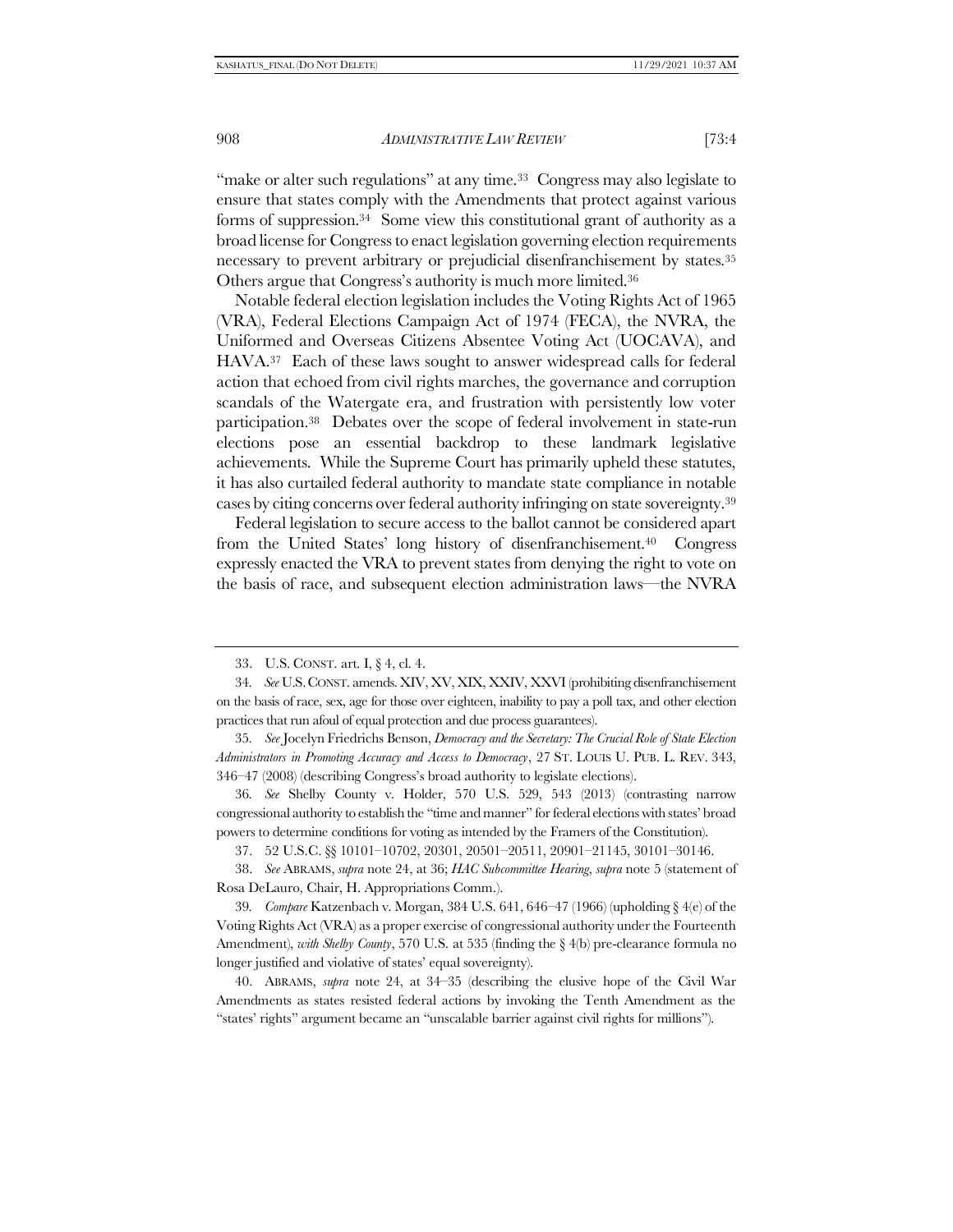2021] *READY TO ROLL* 909

and HAVA—maintain this fundamental commitment.41 Tension regarding federal and state authority over elections thus often centers around whether states impermissibly or unnecessarily restrict access to voting and to what extent the federal government can interfere to prevent such infringement.<sup>42</sup>

<span id="page-8-1"></span>Disenfranchisement on the basis of race and ethnicity has taken on new forms<sup>43</sup> and remains pervasive,<sup>44</sup> yet the Supreme Court has grown less likely to preserve the strength of federal laws that provide tools to challenge state suppression. <sup>45</sup> The Court's latest opinion to weaken federal protections against discriminatory and suppressive voting laws, *Brnovich v. Democratic National Committee*, <sup>46</sup> made it even more difficult to challenge barriers to voting that the majority considered "mere inconvenience."47 This decision granted states more latitude to assert anti-fraud and election integrity interests to justify voting restrictions, even without demonstrating the prevalence of these asserted concerns or that there was no less discriminatory means to address them.48 Reluctance from both the Court and some federal lawmakers to

42*. See* Graham August Toney Floyd, *Federalism, Elections, Preemption, and Supremacy: The Aftermath of Inter Tribal Council*, 33 MISS. COLL. L. REV. 235, 239–53 (2014); Brnovich v. Democratic Nat'l Comm., 141 S. Ct. 2321, 2366 (2021) (Kagan, J., dissenting) (refuting the majority's description of the VRA as an undemocratic transfer of authority from states to federal courts).

43*. See Shelby County*, 570 U.S. at 563 (Ginsburg, J., dissenting) (expounding on secondgeneration barriers to voting, such as racial gerrymandering and at-large districting to "reduce the impact of minority voters, in contrast to direct attempts to block access to the ballot").

44*. See, e.g.*, U.S. COMM'N ON CIV.RTS.,AN ASSESSMENT OF MINORITY VOTING RIGHTS ACCESS IN THE UNITED STATES 82 (2018) ("[A]t least [twenty-three] states have enacted newly restrictive statewide voter laws since the *Shelby County* decision.").

45. Instead of applying strict scrutiny to assess the constitutionality of state laws that make voting harder, courts now apply the *Anderson–Burdick* test—where the level of scrutiny depends on the burden placed on voters—to "evenhanded restrictions that protect the integrity of the electoral process itself." *See* Crawford v. Marion Cnty. Election Bd., 553 U.S. 181, 189–90 (2008) (quoting Anderson v. Celebrezze, 460 U.S. 780, 788 n.9 (1983)).

46. 141 S. Ct. 2321 (2021).

47*. Id.* at 2338. As Justice Kagan described in dissent, Arizona's challenged out-ofprecinct policy resulted in Hispanic and Black voters' ballots being discarded at a statistically higher rate than white voters and its ballot-collection ban imposed a significant burden on Native American voters who, because of the ban, had to travel long distances to be able to vote by mail. *Id.* at 2366–2371 (Kagan, J., dissenting) (relying on EAC data to demonstrate how Arizona's out-of-precinct policy resulted in significantly more ballots being discarded than any other state and expounding on the lack of mail access for many rural Native American voters, with only 18% having access to home mail delivery services compared to 86% of white voters in those counties).

48*. See* Richard Hasen, *Opinion, The Supreme Court is Putting Democracy at Risk,* N.Y.TIMES (July 1, 2021), https://www.nytimes.com/2021/07/01/opinion/supreme-court-rulings-arizona-cali

<span id="page-8-0"></span><sup>41.</sup> 52 U.S.C. §§ 20507(b)(1), (c)(2); 21803(a)(2)(A)(i); *see also* Awan*, supra* not[e 27,](#page-5-0) at 1112–1113.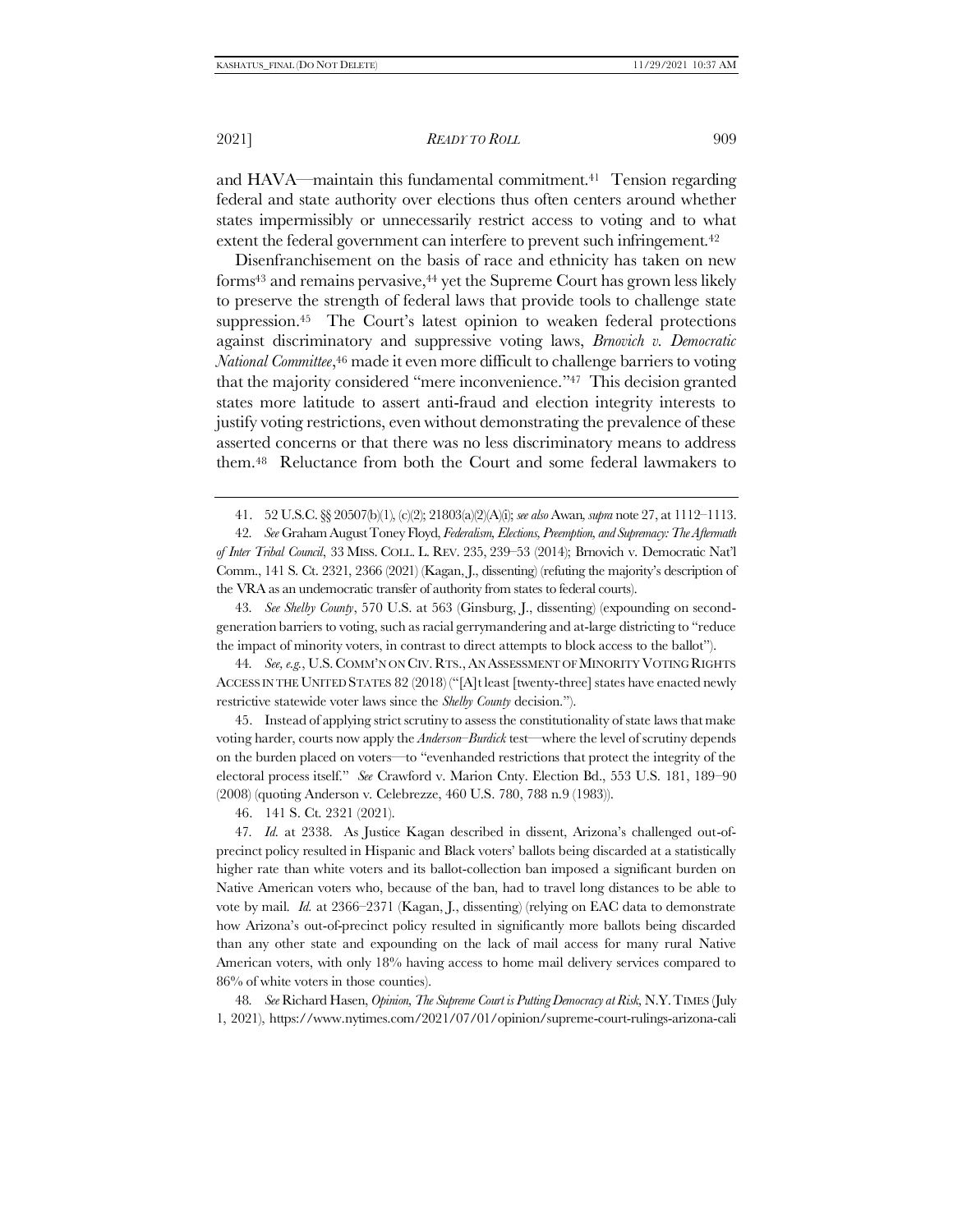interfere significantly with state election administration gives essential context to assess the tools that the federal government has to further state compliance with national standards.<sup>49</sup> The EAC's inability to mandate state compliance with the NVRA and HAVA is a product of wariness that the federal government could overstep its constitutional bounds.<sup>50</sup>

#### *B. The U.S. Election Assistance Commission*

<span id="page-9-0"></span>HAVA established the EAC as an independent commission in 2002 to help ameliorate the election administration debacles that plagued the 2000 election and undermined voter confidence.51 The EAC embodies many of the vigorous debates about the federal government's role in overseeing elections.52 Its structure and statutory grant of authority, as well as limitations therein, reflect these tensions. Even though HAVA grants limited authority to the EAC, courts have found that when the Commission acts according to its statutory mandate, such actions can preempt conflicting state law.53 These decisions affirm that the federal government has an important role in election administration, even if the scope of this authority is uncertain, and that the EAC is a valid instrument for the federal government to carry out its constitutional duties.<sup>54</sup>

The EAC is led by four commissioners who are recommended by congressional leadership, nominated by the President, and confirmed by the

49. CRS EAC REPORT, *supra* note [10,](#page-3-0) at 3–4.

51*. Supra* note [11](#page-3-1) and accompanying text; *see also* Eliot Kleinberg, *Close Election? In 2000, All Eyes Were on Florida, and Palm Beach County Because of the Butterfly Ballot*, PALM BEACH POST (Oct. 16, 2020, 3:08pm), https://www.palmbeachpost.com/story/news/history/2020/ 10/16/2000-election-george-bush-al-gore-and-butterfly-ballots/5938042002/ (recalling the difference of 537 votes in Florida that decided the 2000 presidential election amid confusion over the accuracy of ballot design).

52. CRS EAC REPORT, *supra* note [10,](#page-3-0) at 3–4.

53. Arizona v. Inter Tribal Council of Ariz., 570 U.S. 1, 4–5, 15 (2013) (striking Arizona's law requiring documentary proof of citizenship for conflicting with the EAC's Federal Form).

54*. See* U.S. CONST. art. I, § 4, cl. 1 ("The Times, Places and Manner of holding Elections for Senators and Representatives shall be prescribed in each State by the Legislature thereof; but the Congress may at any time by Law make or alter such Regulations . . ."); *Inter Tribal Council of Ariz.*, 570 U.S. at 4–5 (explaining that the EAC prescribes the contents of the Federal Form for federal elections mandated by the National Voter Registration Act (NVRA)).

fornia.html?smid=tw-nytopinion&smtyp=cur (comparing the low burden on states to assert an interest in fraud-prevention without actually showing fraud is a significant risk with the high burden on voters seeking to challenge states' laws as discriminatory and suppressive).

<sup>50</sup>*. See id.* (highlighting congressional debates over whether the EAC should focus solely on supporting state and local governments as they administer elections or if the EAC should have more expansive authority to compel them to act).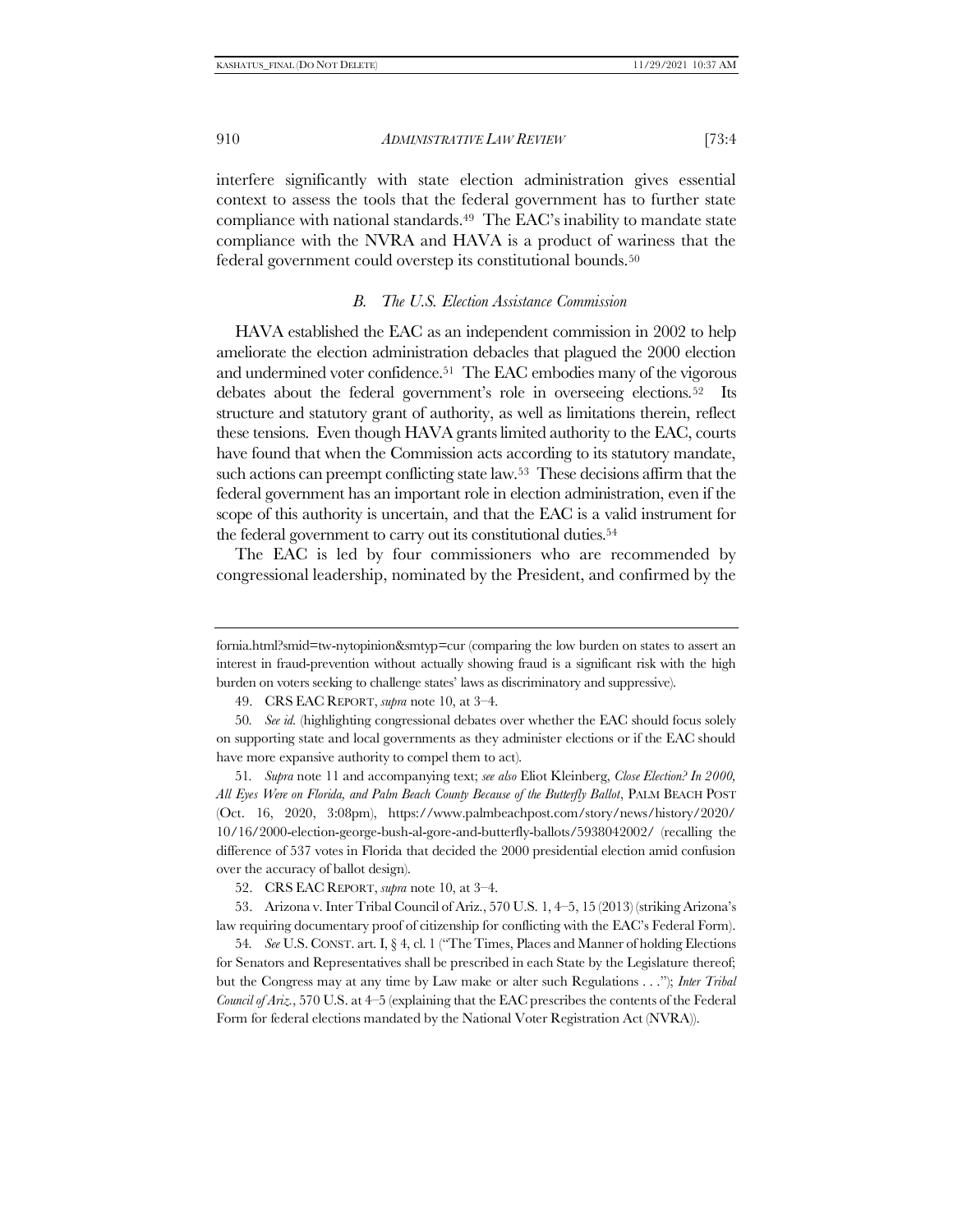<span id="page-10-1"></span>Senate to four-year terms that can be renewed once.<sup>55</sup> Commissioners must have election administration experience, a requirement that furthers the goal of having an independent, expert-led agency.56 No more than two commissioners can be from the same political party.57 Yet, the EAC's ideological split and need for a three-commissioner quorum for decisions also raise concerns over its functionality.<sup>58</sup>

<span id="page-10-0"></span>Some of the challenges to the EAC's effectiveness are due to its structure, while others are a result of Congress not prioritizing election administration.<sup>59</sup> Beyond attempts to defund the EAC, Congress has also left commissionerships vacant for years at a time.60 From December 2011 through January 2015, the EAC lacked a quorum of commissioners, rendering it unable to take official

56. *Id.* The EAC's four current administrators have experience as state election administrators, at the U.S. Department of Justice (DOJ), working on congressional committees, and leading advocacy efforts. *EAC's Commissioners*, U.S. ELECTION ASSISTANCE COMM'N, https://www.eac.gov/about\_the\_eac/commissioners.aspx (last visited Nov. 8, 2021).

57*. Id.* 

58*. See* Daniel P. Tokaji, *The Future of Election Reform: From Rules to Institutions*, 28 YALE L. &POL'Y REV. 125, 135 (2009) [hereinafter Tokaji, *The Future of Election Reform*] (describing both the EAC and the Federal Election Commission as "plagued by partisan deadlock"); Lee Drutman & Charlotte Hill, *America Needs a Federal Elections Agency*, NEW AM. 8–9, https://www.newamerica.org/political-reform/reports/america-needs-federal-electionsagency/ (last updated Nov. 4, 2020) (highlighting how the EAC's "mandated bipartisanship translates into deadlock amidst hyper-partisan polarized politics").

59. Criticism of the EAC often results from a mix of its own actions and congressional challenges, including vacant commissionerships, insufficient funding, partisan stalemate, a failure to release information as part of its clearinghouse role, and agency capture. Tokaji, *The Future of Election Reform*, *supra* note [58,](#page-10-0) at 134–36; Jessica Huseman, *How Voter-Fraud Hysteria and Partisan Bickering Ate American Election Oversight*, PROPUBLICA (July 22, 2020, 5:00 AM), https://www.propublica.org/article/how-voter-fraud-hysteria-and-partisan-bickering-ateamerican-election-oversight. Concerns that the EAC could be used as a vehicle to advance anti-democratic election and voting perspectives continue to exist and underscore the importance of ensuring that the EAC's leaders and staff are committed to protecting voter access and participation. *See* Alexandra Ulmer, *Lawyer Who Tried to Overturn Trump's 2020 Loss Appointed to a U.S. Election Board*, REUTERS (Nov. 19, 2021) https://www.reuters.com/world /us/lawyer-who-tried-overturn-trumps-2020-loss-appointed-us-election-board-2021-11-19/ (discussing a recent appointment to the EAC's Advisory Board: "[a]lthough the 35-member board is an advisory body and does not have any specific powers over voting procedures, critics said the appointment gives legitimacy to someone they accuse of undermining faith in the democratic process in the United States.").

60*.* CRS EAC Report, *supra* note [10,](#page-3-0) at 19–20.

<sup>55.</sup> ARTHUR L. BURRIS & ERIC A. FISCHER, CONG. RSCH. SERV., RS20898, THE HELP AMERICA VOTE ACT AND ELECTION ADMINISTRATION: OVERVIEW AND SELECTED ISSUES FOR THE 2016 ELECTION 4 (2016).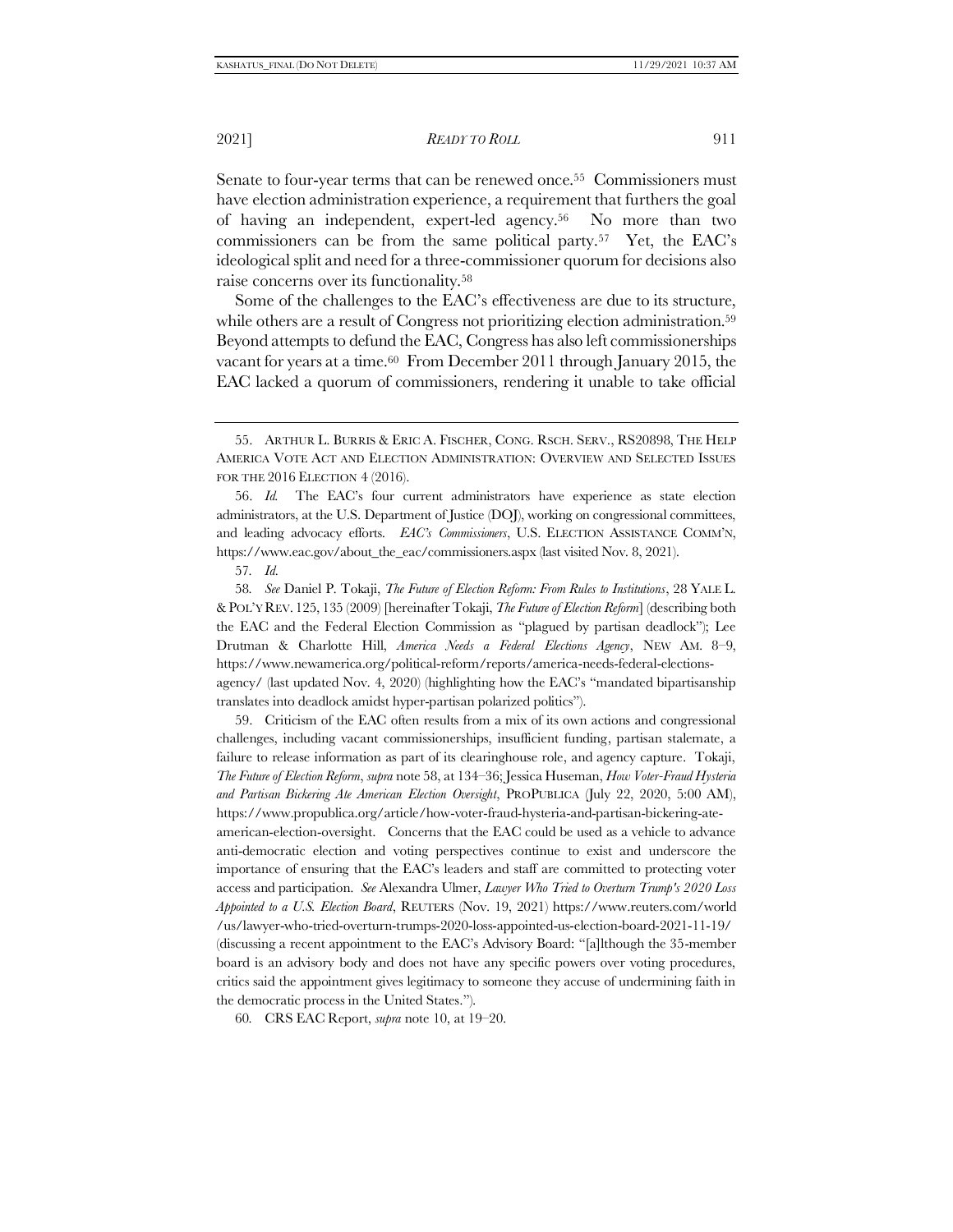<span id="page-11-0"></span>action and provide updated guidance on critical election administration issues.61 Until Fiscal Year 2021, the highest funding mark that Congress appropriated to the EAC was in 2010 at just under \$18 million.62 Funding challenges can seriously restrict the EAC's ability to provide guidance on new challenges that arise by hindering it from hiring the staff and experts it needs to support its researching, convening, and reporting responsibilities.<sup>63</sup>

The EAC occupies a critical and unique space, yet HAVA limits its ability to act in an area of governance where states have significant authority and discretion.64 It does so by generally restricting the EAC from engaging in rulemaking except under two circumstances: (1) developing the mail voter registration form, and (2) producing the biennial EAVS report.65 The EAC's mandate to provide information to states about their responsibilities under the NVRA and HAVA does not fall under its rulemaking authority.66 As a result, the EAC's guidance on state obligations is largely advisory and allows varying interpretations among states to persist.<sup>67</sup> In contrast to the Federal Election Commission's (FEC's) authority to enforce FECA, HAVA does not vest the EAC with the power to enforce the NVRA or HAVA.68 Instead, the DOJ is responsible for enforcing both statutes.<sup>69</sup>

The EAC's duties include dispersing election administration funds to states, serving as a clearinghouse of information on best practices for election administration, maintaining the mail voter registration form, developing voluntary voting system guidelines, and producing the biennial EAVS

66*. Id.* §§ 20929, 20508(a).

67*. See* Tokaji, *The Future of Election Reform*, *supra* note [58,](#page-10-0) at 137 (expounding on the general lack of EAC authority to promulgate regulations that would ensure consistent interpretation and implementation of federal statutes).

68*. See infra* Part III[.A.](#page-24-0) (elaborating on DOJ enforcement of the NVRA and the Help America Vote Act (HAVA)).

69*. See id.* DOJ enforcement, while essential to ensuring that states comply with HAVA and NVRA requirements, is also criticized for being highly inconsistent across administrations. *Id.* 

<sup>61</sup>*. See id.* (attributing the nearly ten-year gap in updated EAC guidance on the Voluntary Voting System Guidelines to its lack of a quorum from 2011–2015).

<sup>62.</sup> Matthew Weil, *Now Is the Time to Fully Fund Election Assistance Commission,* BIPARTISAN POL'Y CTR. (Oct. 21, 2019), https://bipartisanpolicy.org/blog/now-is-the-time-to-fully-fundelection-assistance-commission/. These funding levels reflect the EAC's total budget; its operating budget for each of these years is even lower. *See* CRS EAC Report, *supra* note [10,](#page-3-0) at 16; Consolidated Appropriations Act, 2021, Pub. L. No. 116–260 (2020).

<sup>63</sup>*. Senate Rules Hearing*, *supra* note [31,](#page-6-0) at 146 (statement of Chairman Hovland).

<sup>64.</sup> 52 U.S.C. §§ 20929, 20508(a).

<sup>65.</sup> The EAC is unable to "issue any rule, promulgate any regulation, or take any other action which imposes any requirement on any State or unit of local government" besides enumerated exceptions. *Id.* § 20929.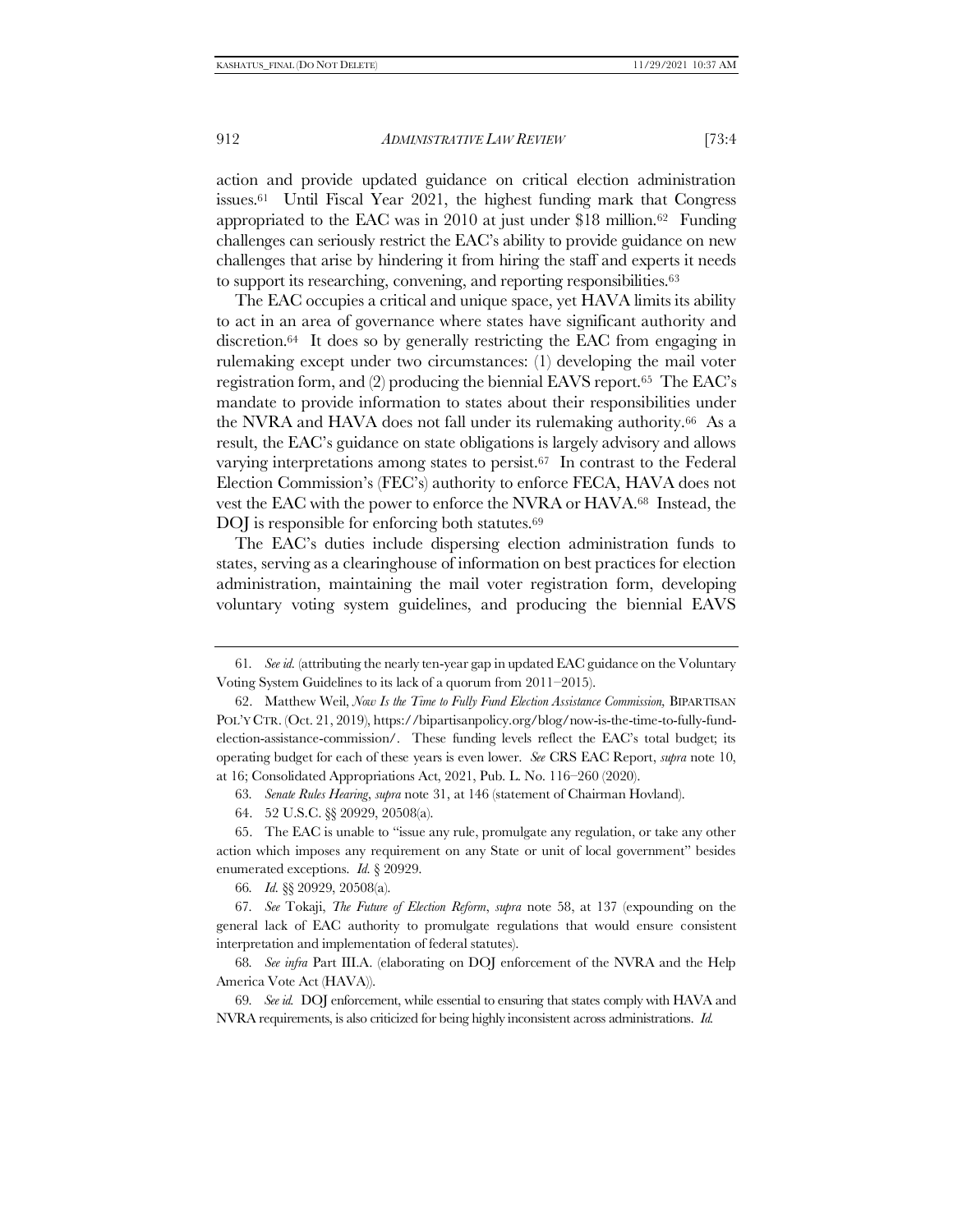2021] *READY TO ROLL* 913

report.70 Producing the EAVS report and otherwise serving as a clearinghouse for election administration information are especially significant to the federal government's ability to promote state compliance with national voter roll maintenance standards. Even with the EAC's statutory constraints, it can leverage its existing authority to further national goals.<sup>71</sup>

## *1. The Election Administration and Voting Survey Report*

The EAC is statutorily mandated to submit a biennial report to Congress on how federal statutes impact election administration and provide recommendations for improvements.72 The EAVS details the NVRA's impact to fulfill this statutory requirement and to provide insight into registration practices and state policies.73 HAVA states that the goals of this reporting are to: (1) promote convenient, accessible, and easy-to-use voting systems; (2) yield accurate and secure results; (3) ensure systems that are nondiscriminatory and provide equal opportunities for voter participation; and (4) promote efficient and cost-effective election administration.<sup>74</sup>

HAVA outlines the information to be included in such reports, including states' methods for maintaining their lists of registered voters.75 Yet, it also grants the EAC discretion to rely on its expertise to gather and report on data that it deems appropriate and useful for the federal government to improve election administration.76 The EAC relies on this discretion to consider which EAVS and Election Administration Policy Survey (EAPS) questions to add, eliminate, or revise given current election practices.77 Before finalizing its EAVS and EAPS questions for states to answer, the EAC must submit them to the Office of Management and Budget (OMB) and, while the

- 74. 52 U.S.C. § 20981(a).
- 75*. Id.* at § 20981(b).
- 76*. Id.* at § 20981(b)(12), (b)(19).

77. 52 U.S.C. § 20927. *See* U.S. ELECTION ASSISTANCE COMM'N, A GUIDE TO THE ELECTION ADMINISTRATION AND VOTING SURVEY 11 (2020) [hereinafter EAVS GUIDE], https://www.eac.gov/sites/default/files/Research/A\_Guide\_to\_the\_Election\_Administrati on\_and\_Voting\_Survey.pdf (discussing the factors that the EAC considers when deciding which questions to propose for the Election Administration Policy Survey (EAPS), including how answering the questions would burden state and local administrators).

<span id="page-12-0"></span><sup>70</sup>*. About the U.S. EAC*, *supra* note [13.](#page-3-2) 

<sup>71</sup>*. See infra* Parts I[V.A.,](#page-27-0) I[V.B.](#page-28-0) (recommending that the EAC leverage its Election Administration and Voting Survey (EAVS) report and clearinghouse role to shed greater light on how state policies impact voter participation).

<sup>72.</sup> 52 U.S.C. § 20927.

<sup>73.</sup> 2018 EAVS REPORT, *supra* note [29,](#page-5-1) at 40.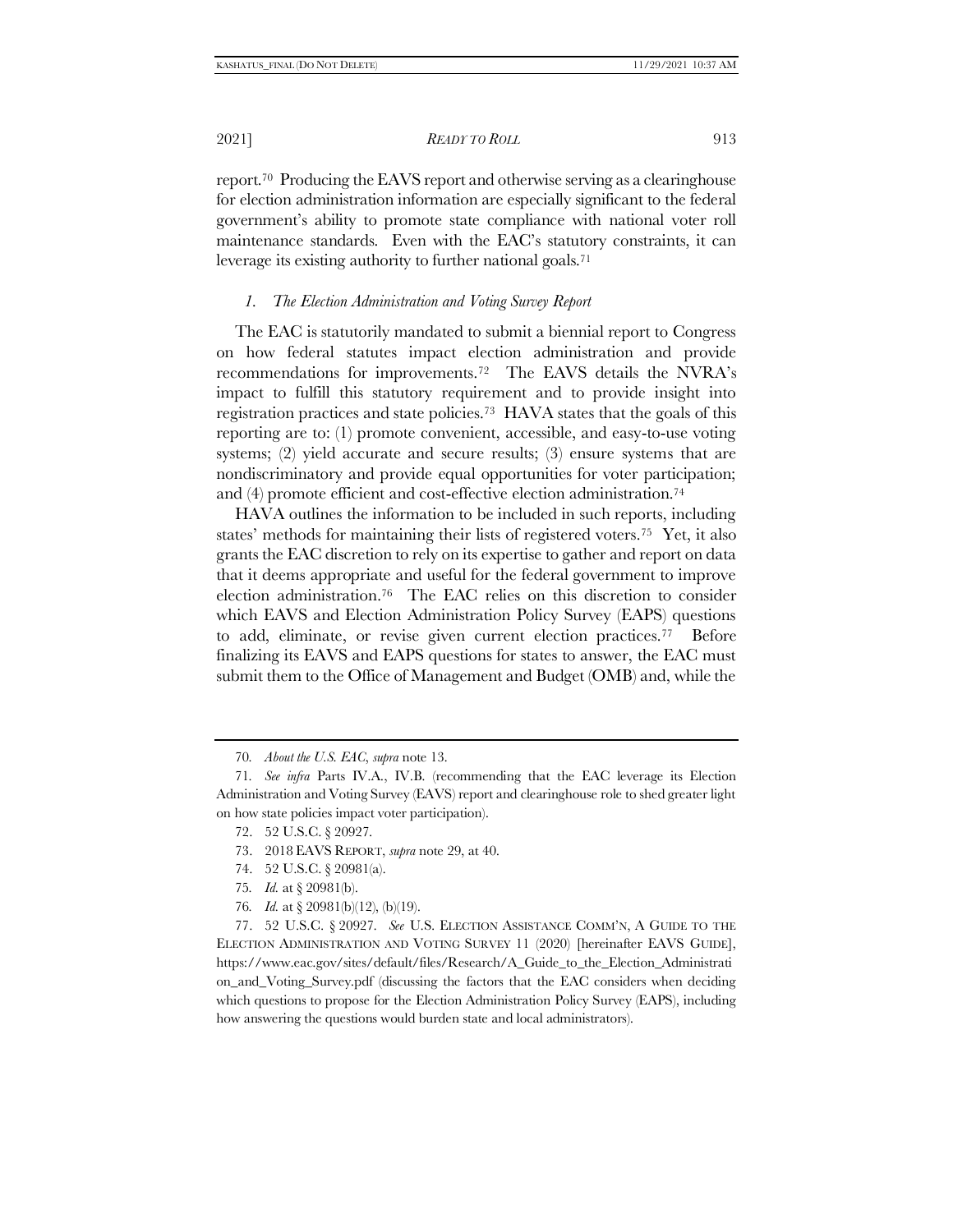EAC awaits OMB approval, there is an opportunity for public comment.<sup>78</sup> The EAC then publicly releases the final versions of the questions on their project websites.79 States then submit answers to these questions and the EAC uses this data to produce its report.<sup>80</sup>

In assessing the NVRA's impact, the 2018 EAVS report presents its stateby-state data within the context of federal goals to promote widespread voting access.81 The report reiterates the requirement that states maintain accurate and current lists in compliance with the NVRA.82 It presents data about the number of voters that states purged in 2018 and compares active and inactive registrations to total Citizen Voting Age Population (CVAP).83 The EAVS report also provides state- and territory-specific data about residence confirmation notices sent as part of removal processes.84 This data is necessary so that the DOJ can enforce the NVRA and so that nongovernmental entities can track, report on, and bring suit to further NVRA compliance.<sup>85</sup>

In addition to quantitative data, the EAVS report also includes information on state voter roll maintenance practices captured in its EAPS.<sup>86</sup> The 2018 EAPS only discusses in detail state policies to remove voters based on felony convictions and how such individuals can regain the right to vote,

79. EAVS GUIDE, *supra* not[e 77,](#page-12-0) at 10–11. The EAC released its 2020 EAVS report on August 16, 2021, after initially giving notice and an opportunity for public comment on the EAVS and EAPS questions in 2019–2020. *Id.* at 11.

81. 2018 EAVS REPORT, *supra* note [29,](#page-5-1) at 41–42. Voting rights, according to the NVRA and 2018 EAVS report, can be infringed when "discriminatory and unfair registration laws and procedures" reduce voting and "disproportionately harm voter participation by various groups, including racial minorities." *Id.* at 42.

82*. See id*. at 51 (explaining that while states and territories have "considerable freedom" to choose how to maintain their voter rolls, their practices must still follow NVRA guidelines).

83*. Id.* at 18, 55–61. "Citizen Voting Age Population (CVAP) is an estimate of the number of U.S. citizens 18 years of age or older in the state." *Id.* at 62.

84. *Id.* at 78–79, 82–83.

85*. See infra* Part III[.A.](#page-24-0); EAVS GUIDE, *supra* note [77,](#page-12-0) at 2 (explaining how EAVS data is vital to help "identify trends, anticipate and respond to changing voter needs, and invest resources to improve election administration and the voter experience.").

86. 2018 EAVS REPORT, *supra* note [29,](#page-5-1) at 117 (highlighting how examining laws and policies is important to give context to quantitative data from state and local election officials).

<sup>78.</sup> EAVS GUIDE, supra note [77,](#page-12-0) at 11; *see also* Proposed Information Collection—2020 Election Administration and Voting Survey, Comment Request, 85 Fed. Reg. 7,758 (Feb. 11, 2020) [hereinafter EAVS Comment Request] (inviting the public to comment on the draft 2020 EAVS questions); Proposed Information Collection—2020 Election Administration and Voting Survey, Comment Request, 84 Fed. Reg. 53,709 (Oct. 8, 2019) [hereinafter EAPS Comment Request] (inviting public comment on EAPS questions specifically).

<sup>80</sup>*. Id.* at 8–10.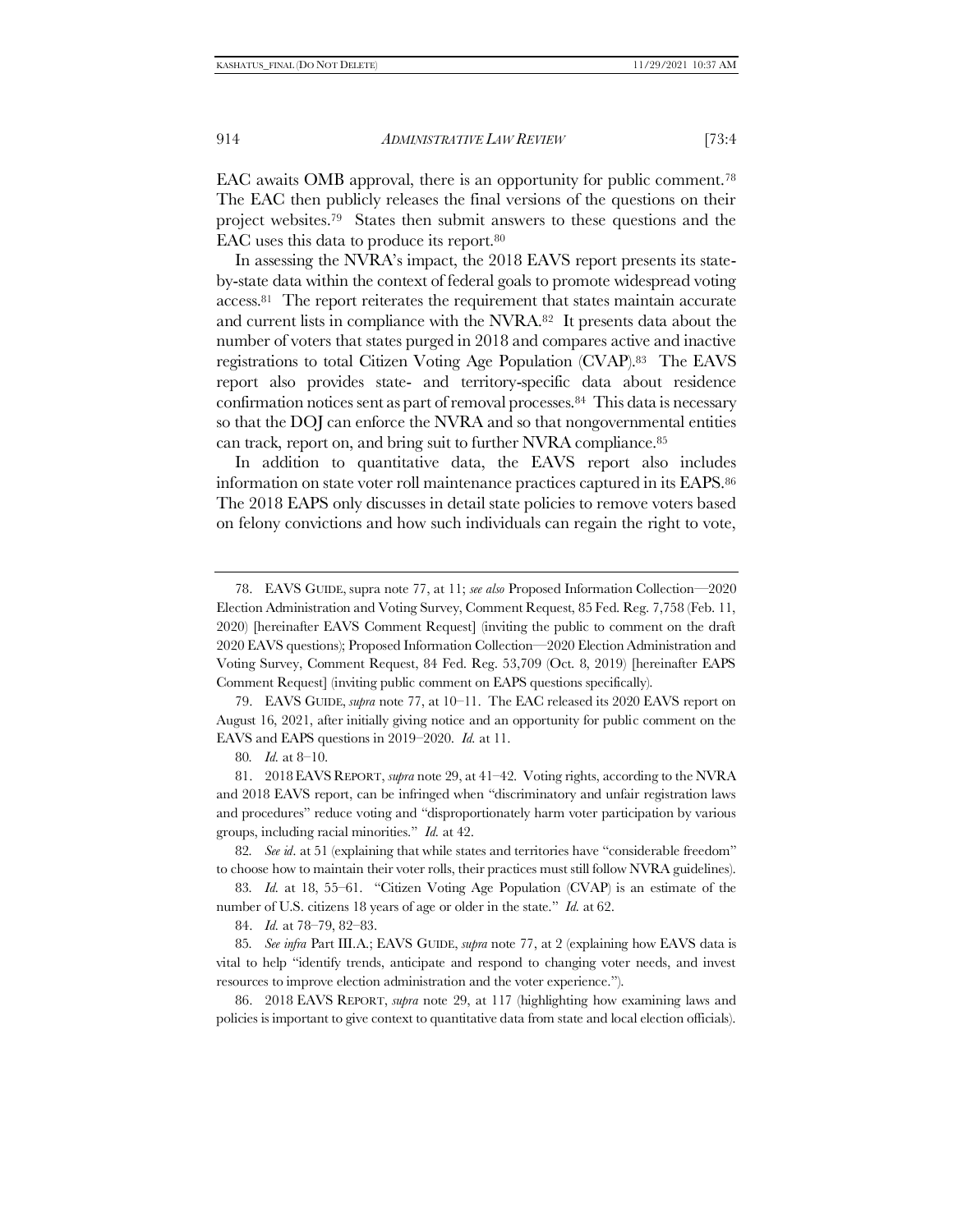<span id="page-14-2"></span><span id="page-14-1"></span>if at all.87 However, the 2020 report includes more targeted questions on state policies for identifying voters for removal, such as which voters receive confirmation notices and what data sources states use to identify potentially ineligible voters.88 This information gives greater insight into how states understand the NVRA and it aids enforcement efforts.89 Reporting on state voter registration, removal rates, and practices illuminates how different policies impact participation and could highlight potential NVRA violations.<sup>90</sup>

#### <span id="page-14-3"></span><span id="page-14-0"></span>*2. Serving as a Clearinghouse for Election Administration Information*

One of the EAC's main duties is to serve as a national clearinghouse for compiling and reviewing election administration information.91 The EAC conducts research on election administration practices and gives election administrators opportunities to share their experience and expertise.92 In addition to producing the EAVS, the EAC also has discretion to research other election administration issues.93 Entities that rely on EAVS data to

89*. See infra* Part I[V.A.](#page-27-0) (recommending that the EAC maintain and expand on its 2020 EAPS questions to provide greater insight into the impact of specific state voter roll policies).

90*. See The National Voter Registration Act of 1993 (NVRA)*, U.S. DEP'T OF JUST. [hereinafter *DOJ NVRA Webpage*], https://www.justice.gov/crt/national-voterregistration-act-1993-nvra (last visited Nov. 8, 2021) (explaining that states must keep records of their voter registration activities and report on them and that the DOJ considers these records in enforcing NVRA compliance). A 2018 Brennan Center report, citing EAVS data, found that since 2013, at least four states conducted illegal purges and another four had written policies that violated the NVRA on their face. These eight states contained over a quarter of registered voters nationwide. JONATHAN BRATER ET AL., BRENNAN CTR. FOR JUST., PURGES: A GROWING THREAT TO THE RIGHT TO VOTE 1–2 (2018), https://www.brennancenter.org/sites/default/files/2019-08/Report\_Purg es\_Growing\_Threat.pdf.

91. 52 U.S.C. § 20922.

92*. See id.* HAVA established three advisory boards for the EAC comprised of a range of federal, state, and local officials as well as experts. *See* CRSEACREPORT,*supra* not[e 10,](#page-3-0) at 13–14. The Board of Advisors has thirty-five members representing a mix of state and local officials, federal entities, science and technology experts, and voter representatives appointed by Congress. *Id.* at 14. The Standards Board has two representatives from each state and territory. *Id*.

93. CRS EAC REPORT, *supra* note [10,](#page-3-0) at 8; *see also Research & Data: White Papers*, U.S. ELECTION ASSISTANCE COMM'N, https://www.eac.gov/research-and-data/white-papers (last

<sup>87</sup>*. See id*. at 124–25 (explaining that every state disenfranchises people convicted of felonies in some form, but only thirty-four states automatically restore voting rights after the disenfranchisement period ends).

<sup>88</sup>*. See* U.S. ELECTION ASSISTANCE COMM'N, 2020 ELECTION ADMINISTRATION POLICY SURVEY 12–13 (2020) [hereinafter EAPS QUESTIONNAIRE], https://www.eac.gov/site s/default/files/Research/2020EAVS\_Policy\_Survey.pdf.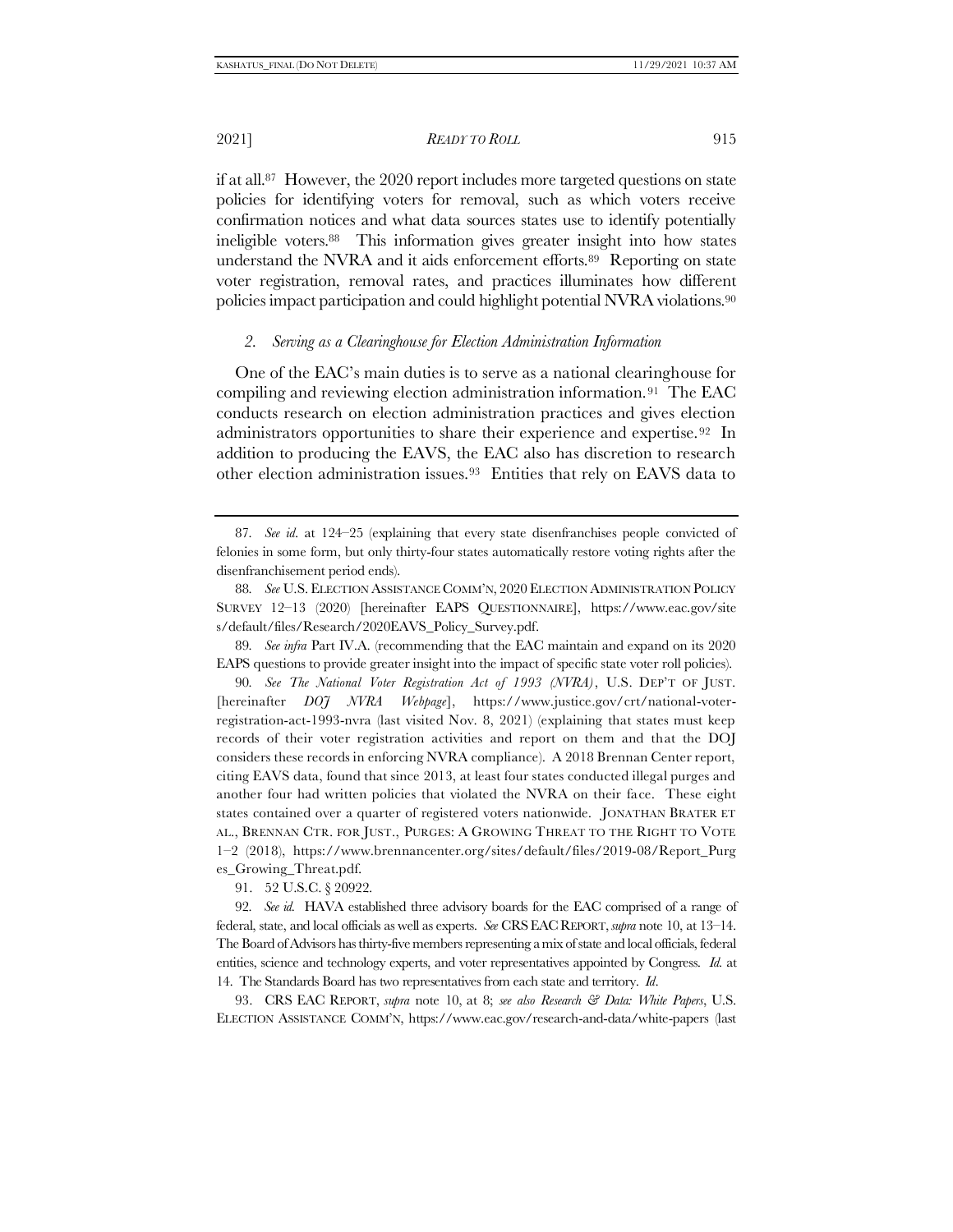analyze, report on, and bring suit to enforce the NVRA would benefit from additional targeted research.<sup>94</sup>

The EAC convenes discussions among election administrators and experts on timely election administration issues.95 Leading up to the 2020 election, the EAC held virtual roundtables on critical topics including election-night reporting, voter registration during the pandemic, how the pandemic impacted the UOCAVA, and voting accessibility issues.96 It also held a public hearing on lessons learned in the 2020 primaries where state and local officials testified about issues that impacted voter experiences and were likely to recur in the November general election.<sup>97</sup> The EAC had the unique ability to identify challenges in the 2020 cycle and provide a platform for experts and election administrators to discuss potential solutions.<sup>98</sup>

Former EAC Chair Benjamin Hovland recently remarked in congressional testimony that despite the challenges related to the 2020 election, it was the best election he had seen administered in his career—a "herculean" task.99 He recalled that throughout the 2020 cycle, the EAC leveraged partnerships with state, local, and federal bodies to provide quick guidance on election administration challenges that arose.100 It is essential that the EAC continues to provide mechanisms for such discussions, especially related to voter roll maintenance, in the aftermath of the 2020 election. These conversations are critical to addressing the substantial lack of confidence in electoral outcomes, reactionary efforts to enact voter

100*. Id.* at 2*.* 

visited Nov. 8, 2021) (listing reports on provisional ballots, early, absentee, and mail voting).

<sup>94</sup>*. See DOJ NVRA Webpage*, *supra* note [90](#page-14-0) (explaining that the DOJ has enforcement jurisdiction over NVRA violations and that it uses EAVS data to ensure state compliance); BRATER ET AL., *supra* note [87,](#page-14-1) at 2 (referencing past and current litigation efforts); *see also*  Douglas R. Hess, *States Are Ignoring Federal Law About Voter Registration. Here's Why.*, WASH. POST (July 4, 2015), https://www.washingtonpost.com/news/monkey-cage/wp/2015/07/04/stat es-are-ignoring-federal-law-about-voter-registration-heres-why/ (citing EAVS data that showed evidence of poor NVRA compliance).

<sup>95.</sup> CRS EAC REPORT, *supra* note [10,](#page-3-0) at 7.

<sup>96</sup>*. See, e.g.*, *EAC to Host Roundtable Discussion on Election Night Reporting for the 2020 Election*, U.S. ELECTION ASSISTANCE COMM'N (Oct. 19, 2020), https://www.eac.gov/news /2020/10/19/eac-host-roundtable-discussion-election-night-reporting-2020-election.

<sup>97</sup>*. See, e.g.*, *EAC to Host Public Hearing on the Election Response to the Coronavirus (COVID-19)*, U.S. ELECTION ASSISTANCE COMM'N (Apr. 20, 2020), https://www.eac.gov/news/2020 /04/20/eac-host-public-hearing-election-response-coronavirus-covid-19.

<sup>98</sup>*. See HAC Subcommittee Hearing*, *supra* not[e 5](#page-2-0) at 2–3 (statement of Chair Benjamin Hovland) (explaining the essential role that the EAC played in administering the 2020 election).

<sup>99</sup>*. Id.* at 1 (statement of Chair Benjamin Hovland) (emphasizing the "unprecedented" election administration adjustments required in the 2020 election cycle due to the COVID-19 pandemic).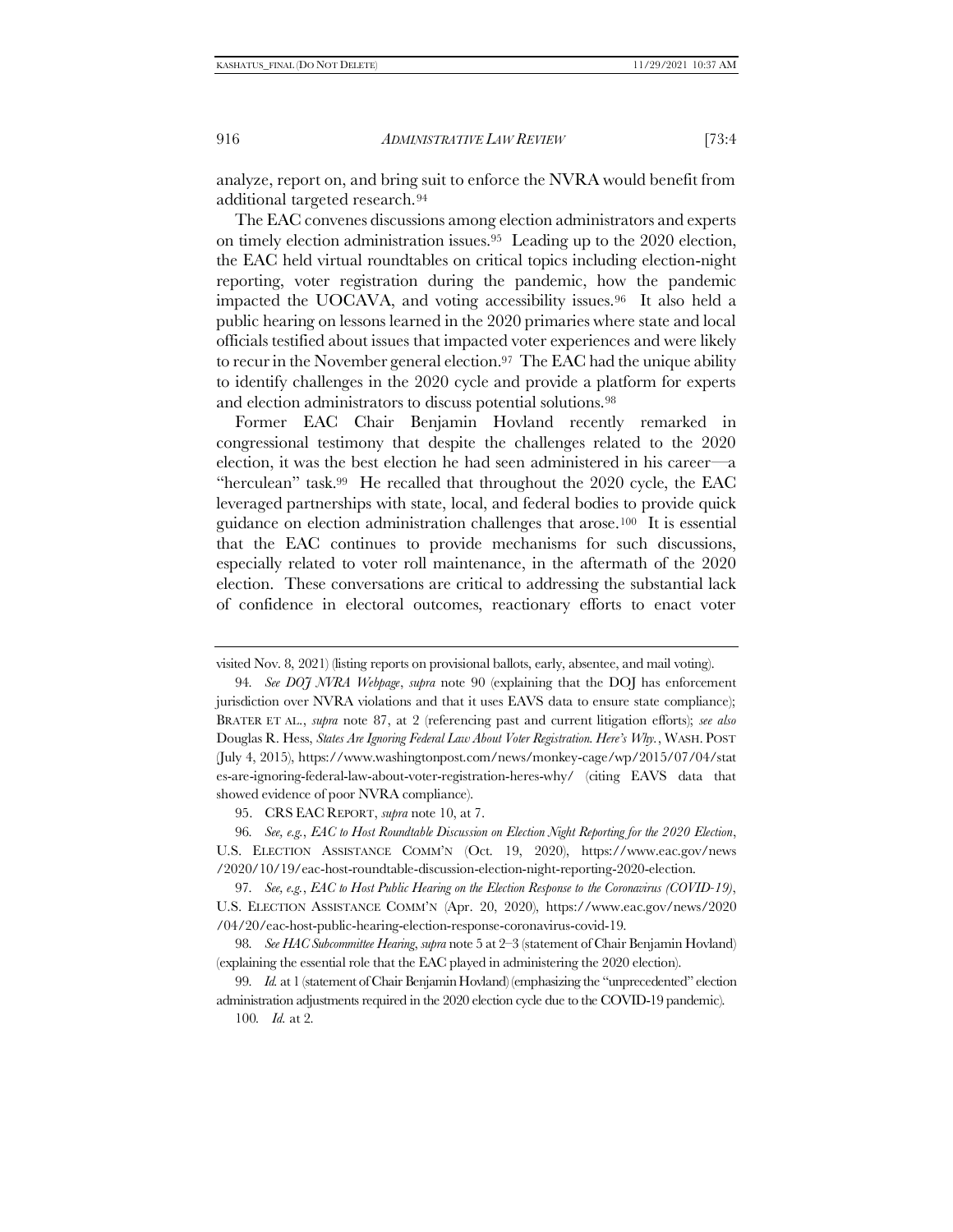suppressive laws, and heightened focus on election administration reforms.<sup>101</sup> They are also necessary to ensure that proposals to address election administration issues are informed by experts and best practices instead of purely political considerations.<sup>102</sup>

# <span id="page-16-1"></span><span id="page-16-0"></span>II. FEDERAL VOTER ROLL MAINTENANCE REQUIREMENTS—INTERPRETING AND APPLYING AMBIGUOUS STATUTORY PROVISIONS

Strongly held views on the federal government's role in election administration are an unavoidable undercurrent to discussions about voter roll maintenance. This is evident in the restraint HAVA imposes on the EAC's ability to issue binding interpretations of the NVRA and HAVA requirements.103 These statutes are specific in some regards, but several provisions also yield a range of interpretations from states, election law experts, and nongovernmental organizations.104 The broad latitude that states retain to set their own voter roll systems under both statutes furthers

102*. Compare* CRS EAC REPORT, *supra* note [10,](#page-3-0) at 14 (detailing the bipartisan EAC Standards Board), *with* Philip Bump, *The Blurry Line Between Combating 'Fraud' and Just Making Voting Harder*, WASH. POST (Mar. 15, 2021, 3:29 PM), https://www.washingtonpost.co m/politics/2021/03/15/blurry-line-between-combating-fraud-just-making-voting-harder/ (highlighting partisan proposals to curtail voting across states).

<sup>101</sup>*. See* Amy Gardner, *State GOP Lawmakers Propose Flurry of Voting Restrictions to Placate Trump Supporters, Spurring Fears of Backlash*, WASH. POST (Feb. 20, 2021, 8:02 AM), https://www.was hingtonpost.com/politics/gop-voting-restrictions/2021/02/19/d1fab224-72ca-11eb-85fa-e0c cb3660358\_story.html (discussing state proposals to alter voting and election laws in the name of bolstering electoral integrity and confidence); Amy Gardner, *In Wake of 2020 Election, Democratic Senators Urge Biden to Expand Voting Rights Protections*, WASH. POST (Feb. 17, 2021, 4:15 PM), https://www.washingtonpost.com/politics/in-wake-of-2020-election-democratic-senatorsurge-biden-to-expand-voting-rights-protections/2021/02/17/0ef97cb4-7140-11eb-93bec10813e358a2\_story.html (reporting on a letter from twenty Senate Democrats urging the Biden Administration to increase voter participation by executive action).

<sup>103.</sup> 52 U.S.C. §§ 20929, 20508(a).

<sup>104</sup>*. Compare* Memorandum from the Brennan Ctr. For Just., Demos, and Laws.' Comm. For Civ. Rts. Under L. to Election Officials on Voter List Maintenance and NVRA Compliance 1 (Nov. 20, 2017) [hereinafter NVRA Compliance Memorandum], https://lawyerscommit tee.org/wp-content/uploads/2017/11/NVRA-List-Maintenance-Memo-11-20-17.pdf (describing the NVRA as limiting circumstances for purging voters), *with* Hans A. von Spakovsky & Jason Snead, *Supreme Court Gives States Green Light to Clean Up Voter Rolls*, HERITAGE FOUND. (June 11, 2018), https://www.heritage.org/election-integrity/commentary/supreme-court-give s-states-the-green-light-clean-voter-rolls (iterating an urgent need for states to aggressively "clean up" voter rolls that remain "rife with inaccuracy").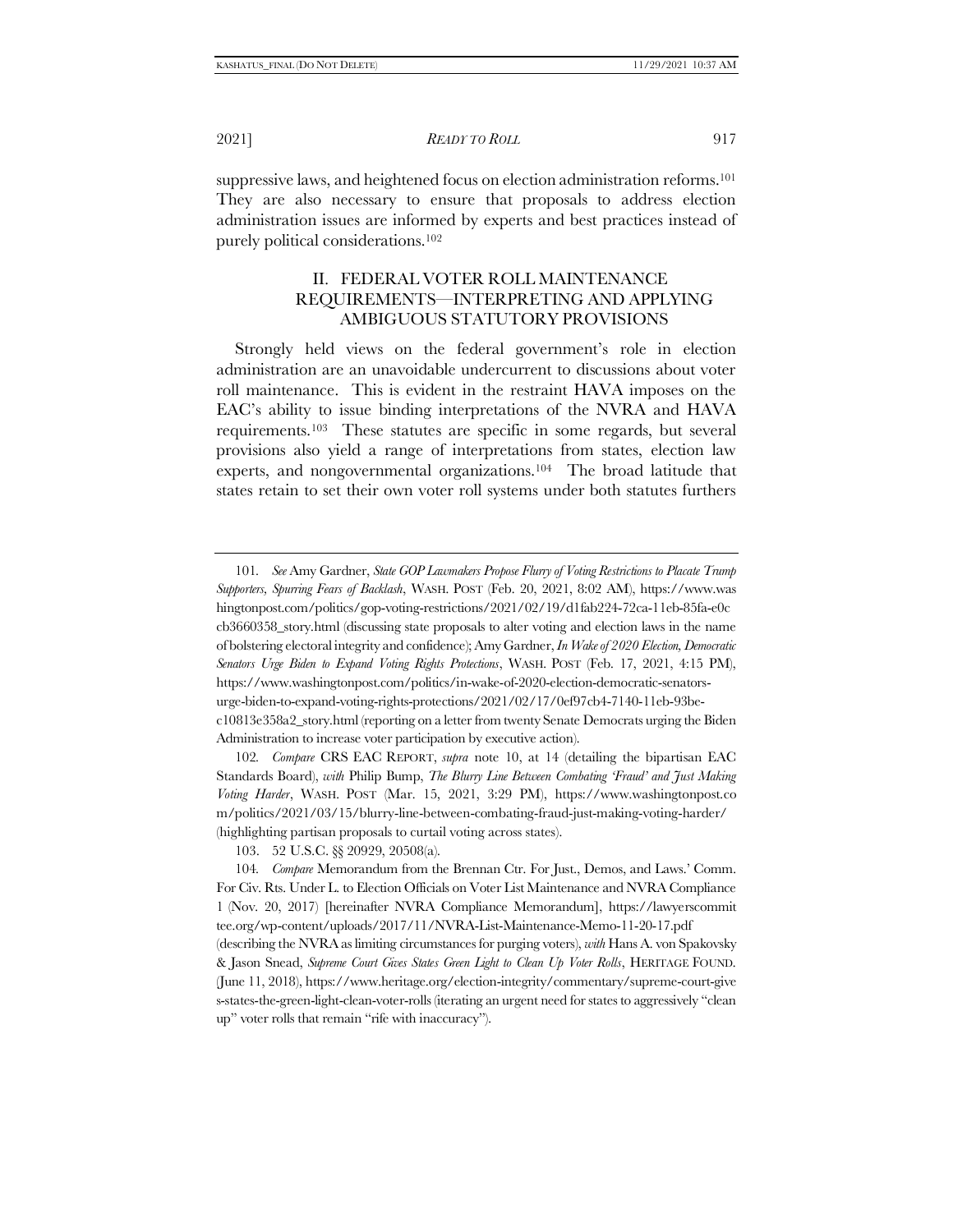uncertainty in their requirements.105 As long as states do not enact practices that violate basic due process requirements or lead to arbitrary or prejudicial removals, they have significant flexibility.106 The question that garners debate, and would benefit from increased guidance from the EAC, is: When do state policies fall outside these federal limits?

#### *A. The National Voter Registration Act and The Help America Vote Act*

The NVRA is the primary federal statute that governs how states maintain their voter rolls. Congress passed the NVRA in 1993 as a response to low voter participation—50.16%—in the 1988 election, when voter registration issues were a significant reason for non-voting.107 The NVRA aims to boost electoral participation by requiring states to offer citizens increased opportunities to register to vote and preventing arbitrary or discriminatory voter purges.<sup>108</sup>

<span id="page-17-0"></span>Section 8 of the NVRA sets parameters for when states can remove registered voters from their rolls.109 The NVRA requires states to make a reasonable effort to identify and remove ineligible voters.110 One way they can fulfill this obligation is to establish a program based on change of address information from the U.S. Postal Service (USPS).111 Section 8 restricts the manner in which states may remove voters, mainly preventing states from purging individuals simply for their failure to vote.112 Additionally, it puts forth procedures that states must follow to remove voters due to a change in residence.<sup>113</sup> The NVRA requires states to send a written notice to voters suspected of being ineligible and remove

112. 52 U.S.C. § 20507(b)(2). *But see* Husted v. A. Philip Randolph Inst., 138 S. Ct. 1833, 1842 (2018) (holding that the NVRA prohibits states from using failure to vote as the "*sole criterion*" for purging registered voters from a state's voter rolls, but not as an initial identifier).

113. 52 U.S.C. § 20507(d).

<sup>105</sup>*. See* Tokaji, *Voter Registration in a Pandemic*, *supra* note [8,](#page-2-1) at 37–38 (observing variances in timing for when states allow their residents to register to vote and how this impacts the risk of erroneous disenfranchisement).

<sup>106.</sup> 2018 EAVS REPORT, *supra* note [29,](#page-5-1) at 39–40.

<sup>107.</sup> Awan, *supra* note [27,](#page-5-0) at 1112.

<sup>108</sup>*. Id.* at 1112–13. In addition to interactions with motor vehicle departments, the NVRA requires "voter registration agencies" involved in public assistance and disability services to provide registration materials to individuals. ROYCE CROCKER, CONG. RSCH. SERV., R40609, THE NATIONAL VOTER REGISTRATION ACT OF 1993: HISTORY, IMPLEMENTATION, AND EFFECTS 3–4 (2013).

<sup>109.</sup> 52 U.S.C. § 20507.

<sup>110</sup>*. Id.* § 20507(a)(4).

<sup>111</sup>*. Id.* § 20507(c). This refers to the U.S. Postal Service's National Change of Address (NCOA) program, known as the safe harbor provision in the NVRA. U.S. POSTAL SERV., OFF. OF THE INSPECTOR GEN., NATIONAL CHANGE OF ADDRESS PROGRAM: AUDIT REPORT NO. IT-AR-14-010 at 6–7 (2014) [hereinafter NCOA PROGRAM].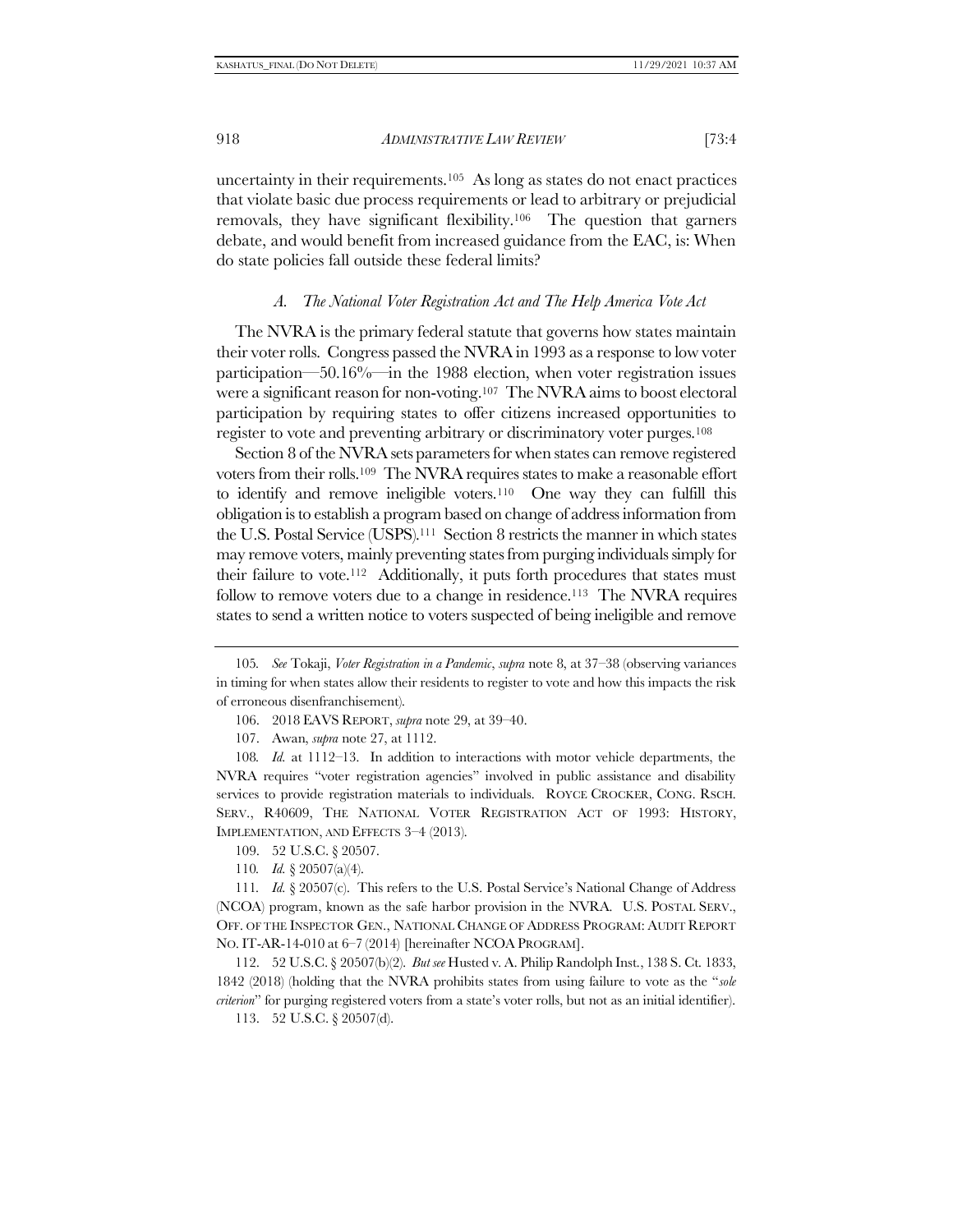them only if they either (1) confirm that they have moved, or (2) do not respond nor vote for at least two subsequent, consecutive general elections.<sup>114</sup> It further prevents states from engaging in large scale purges within ninety days prior to an election and requires state programs to be uniform, nondiscriminatory, and compliant with the VRA.<sup>115</sup>

Following the 2000 election that was rife with election administration challenges, Congress built upon the NVRA and enacted HAVA in 2002.<sup>116</sup> HAVA maintained that voters may be removed only in accordance with the NVRA.117 It also strengthened election administration by requiring states to develop a single, uniform, statewide database of registered voters and established the EAC to support state compliance with HAVA and the NVRA.118 At its passage and ever since, lawmakers have strongly debated HAVA's scope and potential impact on the balance of power between the state and federal role in election administration.<sup>119</sup>

# <span id="page-18-0"></span>*B. Ambiguities in National Voter Registration Act Provisions on Voter Roll Maintenance*

#### *1. Reasonable Efforts*

The requirement that states make reasonable efforts to maintain their voter rolls is subject to different understandings.120 Some groups seeking to increase voter removals challenge or threaten to challenge states for not aggressively purging voters from their rolls.121 Others see this provision as a minimal requirement and are more concerned with states violating the

120*.* NVRA Compliance Memorandum, *supra* note [104,](#page-16-0) at 3, 6, and accompanying text. Views about what constitutes a reasonable effort range from interpreting this provision as a check against unnecessary or erroneous purges to considering it a mandate for wide-scale removals. *See id.* at 6. Some states use the U.S. Postal Service's NCOA data to identify voters who may have moved while others use nongovernmental sources such as the Electronic Registration Information Center (ERIC). NCOAPROGRAM,*supra* not[e 111;](#page-17-0) BRATER ET AL., *supra* not[e 90,](#page-14-0) at 6–7.

121*. See* Press Release, Pub. Int. Legal Found., 248 Counties Have More Registered Voters Than Live Adults (Sept. 25, 2017), https://publicinterestlegal.org/blog/248-countiesregistered-voters-live-adults/ (announcing that the Public Interest Legal Foundation "placed 248 counties on notice" for having "more registered voters" than residents, citing concerns over twenty-four states with "bloated voter rolls" in the 2016 election).

<sup>114</sup>*. Id.* § 20507(d)(1).

<sup>115</sup>*. Id.* §§ 20507(c)(2), (b)(1).

<sup>116</sup>*. Supra* not[e 48](#page-8-0) and accompanying text.

<sup>117.</sup> 52 U.S.C. § 21083(a)(2)(A)(i).

<sup>118</sup>*. Id.* § 21083; *About the U.S. EAC*, *supra* note [13.](#page-3-2)

<sup>119</sup>*. See About the U.S. EAC*, *supra* not[e 13](#page-3-2) (noting concerns from members of Congress that HAVA would shift the balance of election authority from states to the federal government).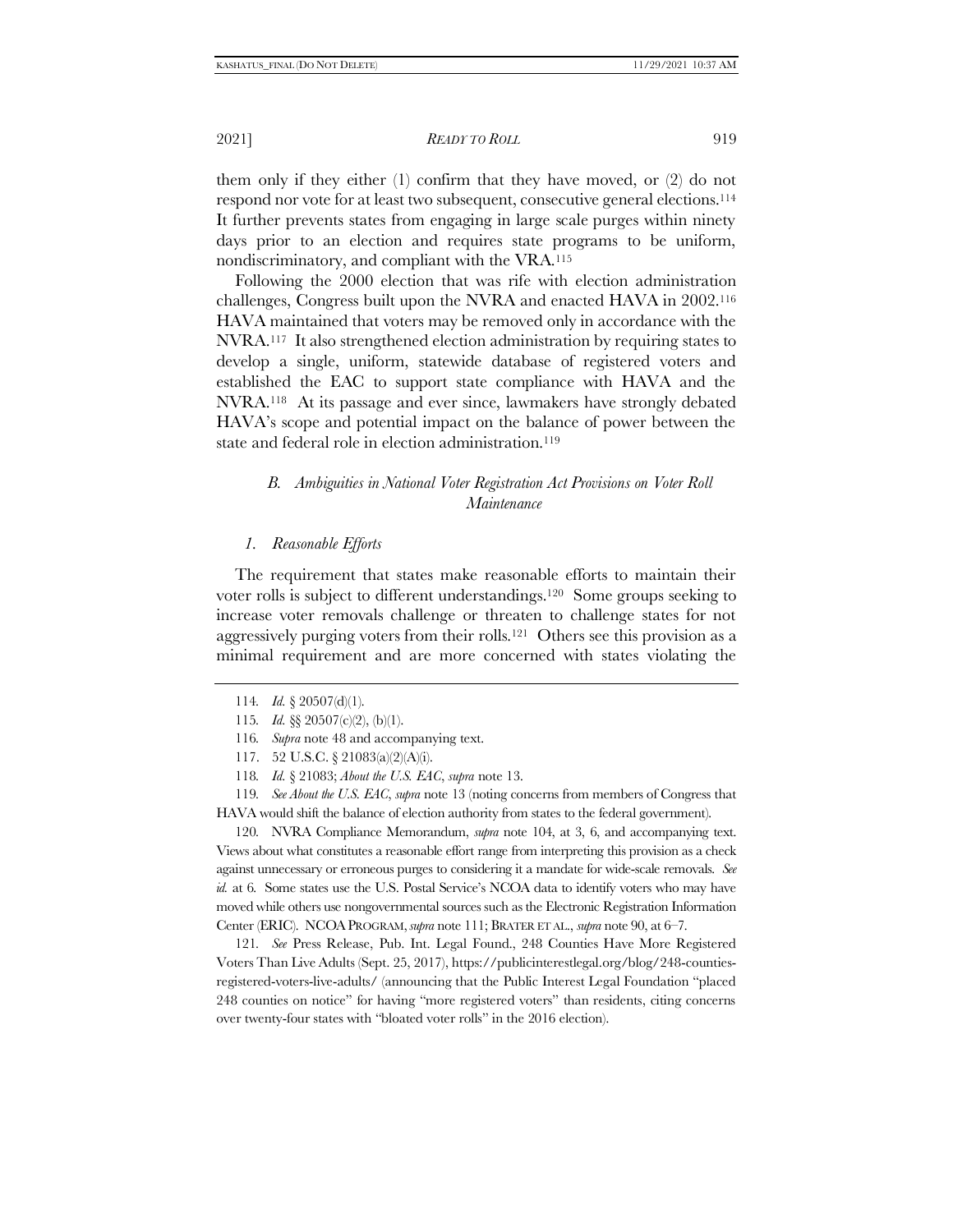NVRA's protections against large scale purges based on unreliable data.<sup>122</sup> These perspectives often hinge on the interpreter's view toward the relative risks of suppression compared to the potential for widespread and undetected voter fraud. <sup>123</sup> Both views inherently rely on a strong federal presence in state-run elections, even if they would use federal authority for different reasons. As in many areas of law, federalism arguments are often a tool for whoever is challenging or defending state voter roll maintenance practices.<sup>124</sup>

The timing and frequency of removals are central to debates over NVRA requirements. Hasty and large scale removals can both violate the NVRA's prohibition against conducting such acts in the ninety days prior to an election and run the risk of erroneously removing qualified voters.125 Many argue that the NVRA's safe harbor provision also indicates that the Act does not intend for states to conduct aggressive and frequent purges.<sup>126</sup> Under this provision, states are presumed to comply with the NVRA's minimal requirements if they do no more than rely on USPS change of address data to identify potentially ineligible voters.<sup>127</sup>

The Interstate Voter Registration Crosscheck Program (Crosscheck) provides an example of attempts made by states to take reasonable efforts to maintain their voter rolls that can actually violate the NVRA and undermine its goal to boost voter participation.128 Kansas established Crosscheck in 2005 to identify possible "double voters" by comparing voter rolls in participating states.129 However, the program received much criticism for targeting large numbers of voters for removal solely by matching first name, last name, and date of birth information.<sup>130</sup> Significant concerns that

123*. Supra* not[e 104](#page-16-0) and accompanying text.

125. ABRAMS, *supra* note [24,](#page-4-0) at 67.

126. NVRA COMPLIANCE MEMORANDUM, *supra* note [104,](#page-16-0) at 5; BRATER ET AL., *supra*  note [90,](#page-14-0) at 2.

127. NVRA COMPLIANCE MEMORANDUM, *supra* note [104,](#page-16-0) at 5; BRATER ET AL., *supra* note [90,](#page-14-0) at 2.

128. BRATER ET AL., *supra* note [90,](#page-14-0) at 6–8.

129. U.S. GOV'T ACCOUNTABILITY OFF., GAO-19-485, VOTER REGISTRATION: INFORMATION ON FEDERAL ENFORCEMENT EFFORTS AND STATE AND LOCAL LIST MANAGEMENT 52 (2019) [hereinafter GAO REPORT]; *see also* BRATER ET AL., *supra* note [90,](#page-14-0) at 7 (noting the twenty-eight states that submitted data to the Interstate Voter Registration Crosscheck Program (Crosscheck) as of 2017).

130. GAO REPORT, *supra* note [129,](#page-19-0) at 52; *see also* Christopher Ingraham, *This Anti-Voter-*

<span id="page-19-0"></span><sup>122</sup>*. See* NVRA Compliance Memorandum, *supra* not[e 104](#page-16-0) and accompanying text.

<sup>124</sup>*. See generally* Am. Compl. at ¶¶ 7, 19, Pub. Int. Legal Found. v. Boockvar, 1:20-cv-1905 (M.D. Pa. Nov. 5, 2020) (challenging Pennsylvania's voter roll maintenance practices as being "unreasonably inadequate"). *But see* Husted v. A. Philip Randolph Inst., 138 S. Ct. 1833, 1849 (2018) (Thomas, J., concurring) (arguing that the Constitution reserves to states the "exclusive authority to set voter qualifications").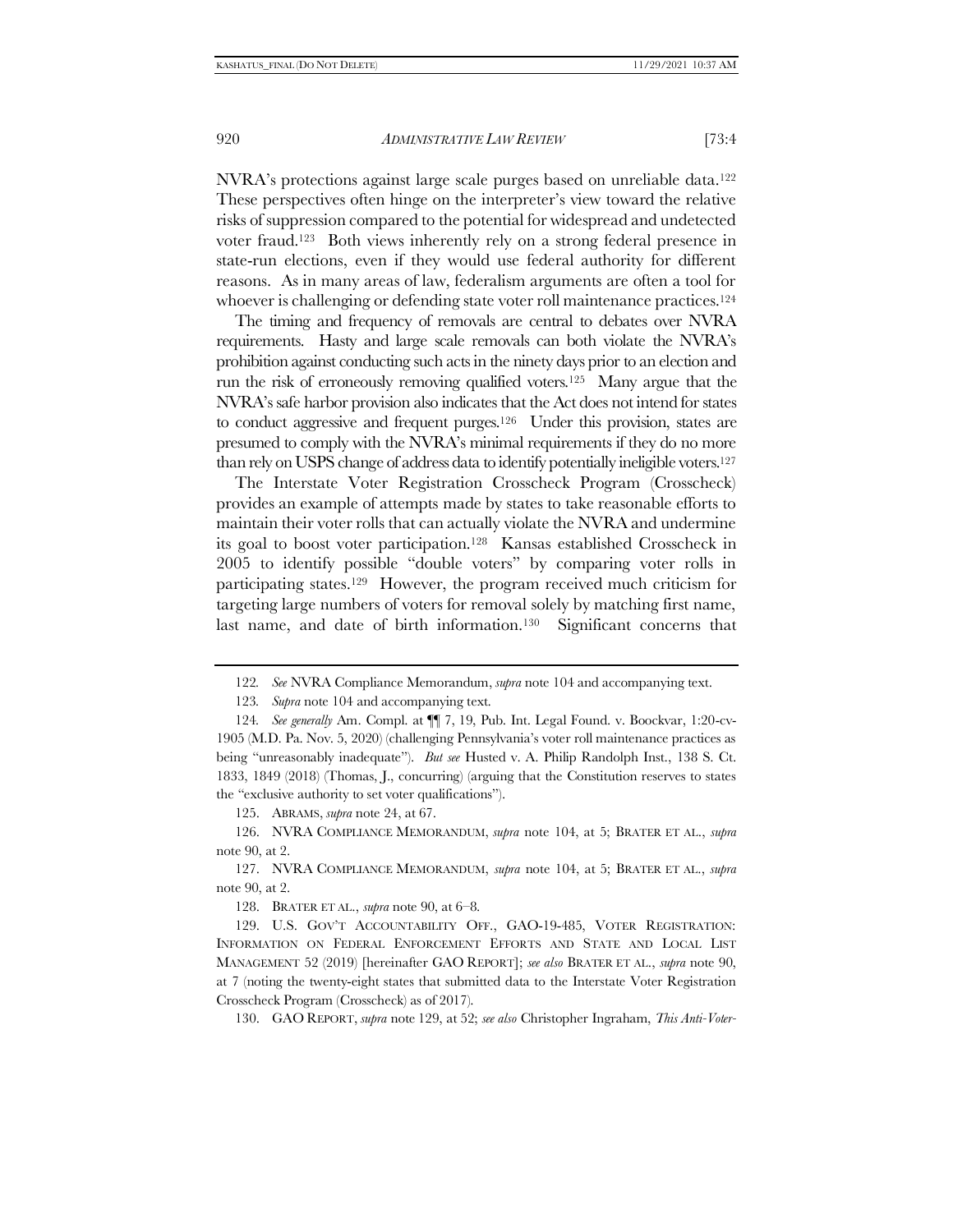Crosscheck had a disproportionate racial impact also existed and elicited a successful challenge to the program by voting rights groups that resulted in Crosscheck's indefinite suspension.<sup>131</sup>

<span id="page-20-1"></span>The Electronic Registration Information Center (ERIC) provides another mechanism for thirty participating states and the District of Columbia to identify possible ineligible voters for removal.132 While some argue that ERIC is more reputable and thorough than Crosscheck,<sup>133</sup> similar concerns about erroneous matches and disproportionate racial impacts exist with this system as well.<sup>134</sup> The EAC should provide greater research, discussion, and reporting on these systems and whether they accomplish or hinder NVRA goals of sustained voter participation.<sup>135</sup>

#### <span id="page-20-2"></span><span id="page-20-0"></span>*2. Failure to Vote Clause*

NVRA  $\S 8(b)(2)$  prohibits states from purging voters from their rolls because of their failure to vote.136 The clause states that non-voting cannot be used to remove voters from a state's rolls except in conjunction with  $\S 8(c)$ (d).137 Yet, recent decisions interpreting this language add uncertainty to

- 135*. About the U.S. EAC*, *supra* note [13.](#page-3-2)
- 136. 52 U.S.C. § 20507(b)(2).

*Fraud Program Gets It Wrong Over 99 Percent of the Time. The GOP Wants to Take It Nationwide*, THE WASH. POST (July 20, 2017, 5:29 PM), https://www.washingtonpost.com/news/wonk /wp/2017/07/20/this-anti-voter-fraud-program-gets-it-wrong-over-99-of-the-time-the-gopwants-to-take-it-nationwide/ (citing studies showing that of 240,000 paired registrations that Iowa received from Crosscheck, there were only six instances where the same person registered and voted twice).

<sup>131.</sup> Awan, *supra* note [27,](#page-5-0) at 1121–22 (discussing studies that show the higher percentage of Asian-Americans who share surnames compared to white Americans and raising concerns that Crosscheck violated § 2 of the VRA and the Equal Protection Clause); *infra*[Private Right](#page-25-0)  [of Action.](#page-25-0)

<sup>132</sup>*. See Ensuring the Efficiency and Integrity of America's Voter Rolls*, ELEC. REGISTRATION INFO. CTR., https://ericstates.org/ (last visited Nov. 8, 2021). ERIC is a non-profit established by the Pew Charitable Trusts in 2012. *Id.*

<sup>133.</sup> ADVANCEMENT PROJ., QUESTIONS & ANSWERS: INTERSTATE CROSSCHECK PROGRAM ("CROSSCHECK") & ELEC. REGISTRATION INFO. CTR. ("ERIC") (2015).

<sup>134</sup>*. See* Gregory A. Huber et al., *The Racial Burden of Voter List Maintenance Errors: Evidence from Wisconsin's Supplemental Movers Poll Books*, 7 SCI. ADV., 1, 5 (2021) (analyzing the higher percentage of Black and Hispanic voters that ERIC flagged as duplicative due to change of address as compared to white voters).

<sup>137.</sup> Section  $8(c)$  d) lists non-voting in two subsequent elections after receiving written notice as a sufficient way to confirm that registrations are no longer valid, but it does not state that nonvoting can be used as an initial way to identify possibly ineligible voters. *Id.* at § 20507(c)–(d).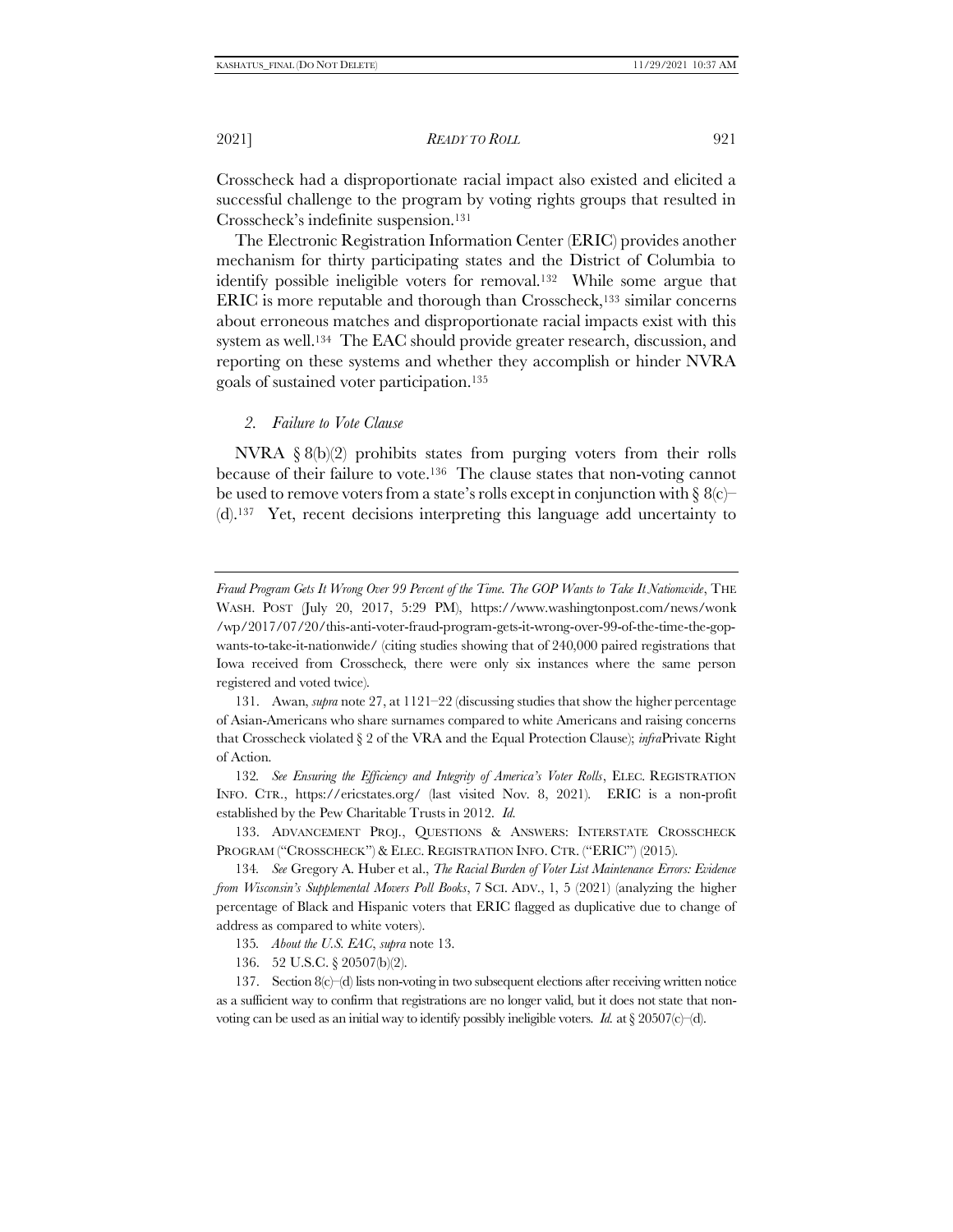when the failure to vote can be used as a basis for removal.<sup>138</sup> In *Husted v. A. Philip Randolph Institute*, <sup>139</sup> the Supreme Court considered whether Ohio's reliance on non-voting to *initially identify* voters for possible removal was permissible under NVRA § 8.<sup>140</sup> The Court held that Ohio's system was reasonable despite using non-voting as a means to identify voters because it provided additional procedural protections before ultimately purging them.<sup>141</sup>

Opponents of Ohio's system argued that  $\S$  8(b)(2) expressly prohibits states from using non-voting as a basis to remove voters except when confirming a change in residence following  $\S 8(d)(2)$ 's notice requirement.<sup>142</sup> Voting rights advocates argued, and Justice Sonia Sotomayor agreed in her dissent, that such a practice would have a disproportionate effect on individuals who already face obstacles to voting and therefore are more likely to be identified for potential removal.<sup>143</sup>

The Court's decision in *Husted* yields uncertainty as to what extent nonvoting can be used in state voter roll maintenance programs. Notably, it frustrates the NVRA and HAVA's purpose to expand access to democratic participation nationwide by allowing states to enact a wider range of policies to purge voters from their rolls.<sup>144</sup> While the EAC has issued helpful resources reiterating and summarizing NVRA provisions, it should provide greater insight into how states interpret NVRA requirements and the impact this has on voter participation.

## *C. Statutory Ambiguities Illustrate the Need for Greater Federal Guidance Through the U.S. Election Assistance Commission*

The EAC is unable to issue binding interpretations of vague or ambiguous

142. Jennifer Safstrom, *The Right to Decide When to Vote:* Husted v. A. Philip Randolph Inst., ACLU (Sept. 13, 2017, 1:30 PM), https://www.aclu.org/blog/voting-rights/rightdecide-when-vote-husted-v-philip-randolph-institute; Awan, *supra* note [27,](#page-5-0) at 1119–22.

143*. Husted*, 138 S. Ct. at 1864 (Sotomayor, J., dissenting) (voicing concern that such policies will disenfranchise "many minority, low-income, disabled, homeless, and veteran voters . . . .").

144*. See generally* BRATER ET AL., *supra* note [90,](#page-14-0) at 6–10 (expanding on the latest practices used to disenfranchise voters, such as "challenge" laws which allow for questioning voter registrations on a case-by-case basis).

<sup>138</sup>*. See* Husted v. A. Philip Randolph Inst., 138 S. Ct. 1833, 1839–40 (2018) (upholding a process for purging voters even though voters were initially identified for possible removal based solely on their failure to vote).

<sup>139.</sup> 138 S. Ct. 1833 (2018).

<sup>140</sup>*. Id.* at 1838.

<sup>141</sup>*. Id.* at 1839–41, 1848. Ohio's system *identified* voters for possible removal if they did not vote in the past two years, then Ohio followed NVRA procedures for removing these voters from its rolls if the voters did not respond to a notice or vote for the following two general elections. *See id.* at 1836.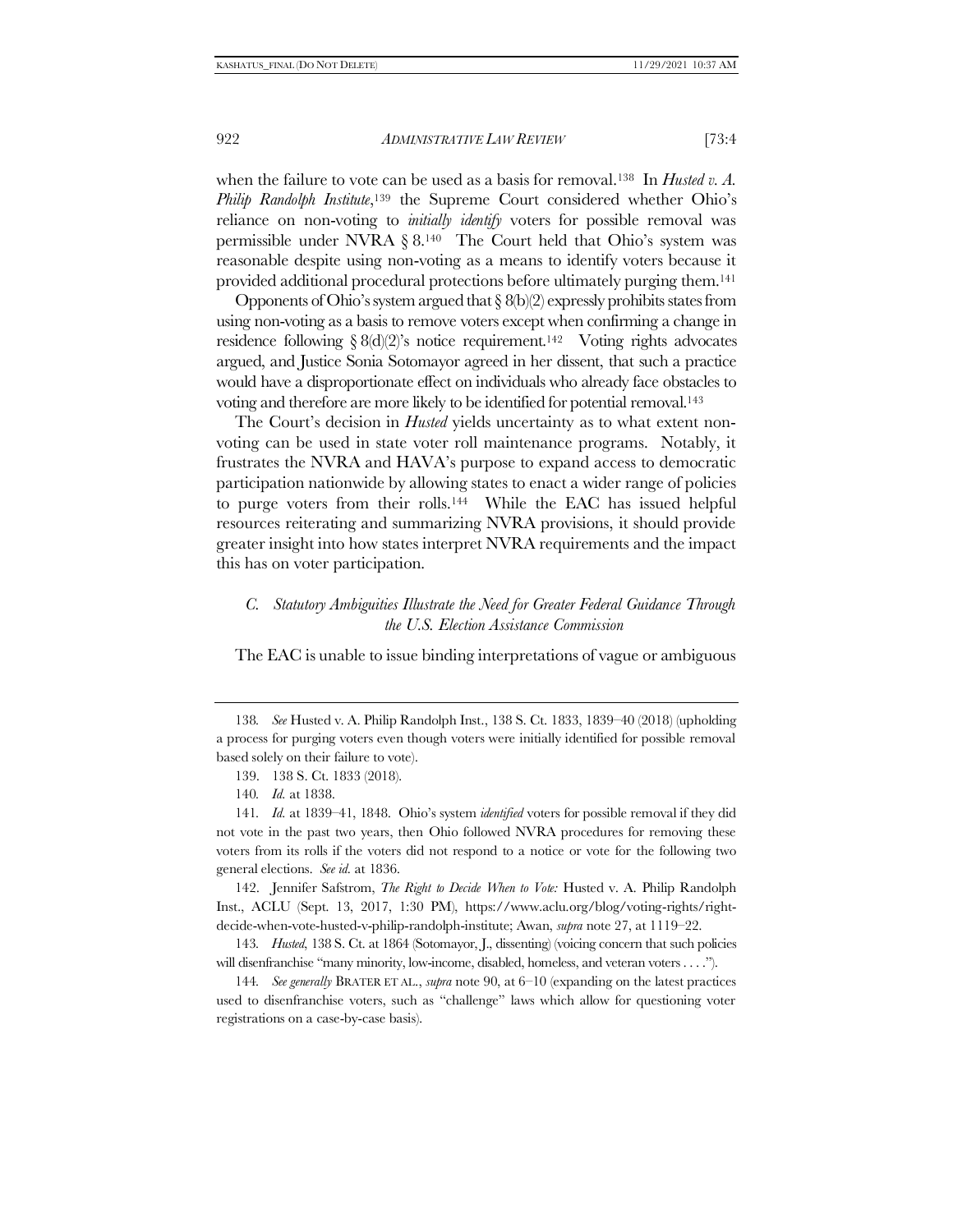NVRA and HAVA provisions, but it can still leverage its existing functions to provide greater clarity on what these statutes require. By enhancing its research, reporting, and convening on state policies that interpret the NVRA and HAVA, the EAC would highlight areas of these statutes that need clarification and aid enforcement efforts. This is especially necessary now given the increased public attention on election administration reform, wide variety of state voter roll maintenance practices, and concern over discriminatory or otherwise improper voter purges.<sup>145</sup>

In the EAVS, the EAC reiterates NVRA and HAVA voter roll maintenance requirements, yet it does not further clarify ambiguous provisions.146 HAVA gives the EAC discretion to include in its reports information it deems helpful to lawmakers and election administrators, and the EAC should use that authority to add greater insight into state voter roll maintenance policies and their impact.147 In the absence of greater federal guidance, either by congressional action or agency clarification, significant variations in NVRA and HAVA interpretations and applications persist, leading to varied risks of disenfranchisement across states.

The range of approaches to election reforms and priorities throughout states as they grapple with the 2020 election is illustrative.148 For example, Georgia Secretary of State Brad Raffensperger announced in mid-2021 that the state will undertake a major list maintenance effort to purge over 100,000 "obsolete and outdated voter files" to "ensur[e] the integrity" of Georgia's elections.149 The majority of these voters—67,286 individuals—were identified by the USPS National Change of Address (NCOA) program, and another 34,227 had election mailings returned to sender.150 18,486 voters were removed based on data from Georgia's Office of Vital Records and ERIC.151 A much smaller number of voters, 276, were identified by a no-contact list, meaning the individual did not have contact with election officials for five years—they failed

<sup>145</sup>*. See Voting Laws Roundup: July 2021*, *supra* note [3;](#page-1-1) BRATER ET AL., *supra* note [90,](#page-14-0) at 3 (observing the rise in purge rates between 2008 and 2014–2016 and contrasting the less than 0.1% of voters Salt Lake City purged in 2008 with the 34% of voters purged in Milwaukee).

<sup>146</sup>*. See, e.g.*, 2018 EAVS REPORT, *supra* note [29,](#page-5-1) at 51–52 (listing NVRA requirements for voter roll maintenance as they are included in the statute).

<sup>147</sup>*. Id.*

<sup>148</sup>*. See Voting Laws Roundup: July 2021*, *supra* note [3](#page-1-1) and accompanying text.

<sup>149.</sup> Press Release, Secretary Raffensperger Takes Action to Uphold Ballot Integrity with Major List Maintenance Effort (June 18, 2021). https://sos.ga.gov/index.php/ elections/secretary\_raffensperger\_takes\_action\_to\_uphold\_ballot\_integrity\_with\_major\_list \_maintenance\_effort.

<sup>150</sup>*. Id.* 

<sup>151</sup>*. Id.*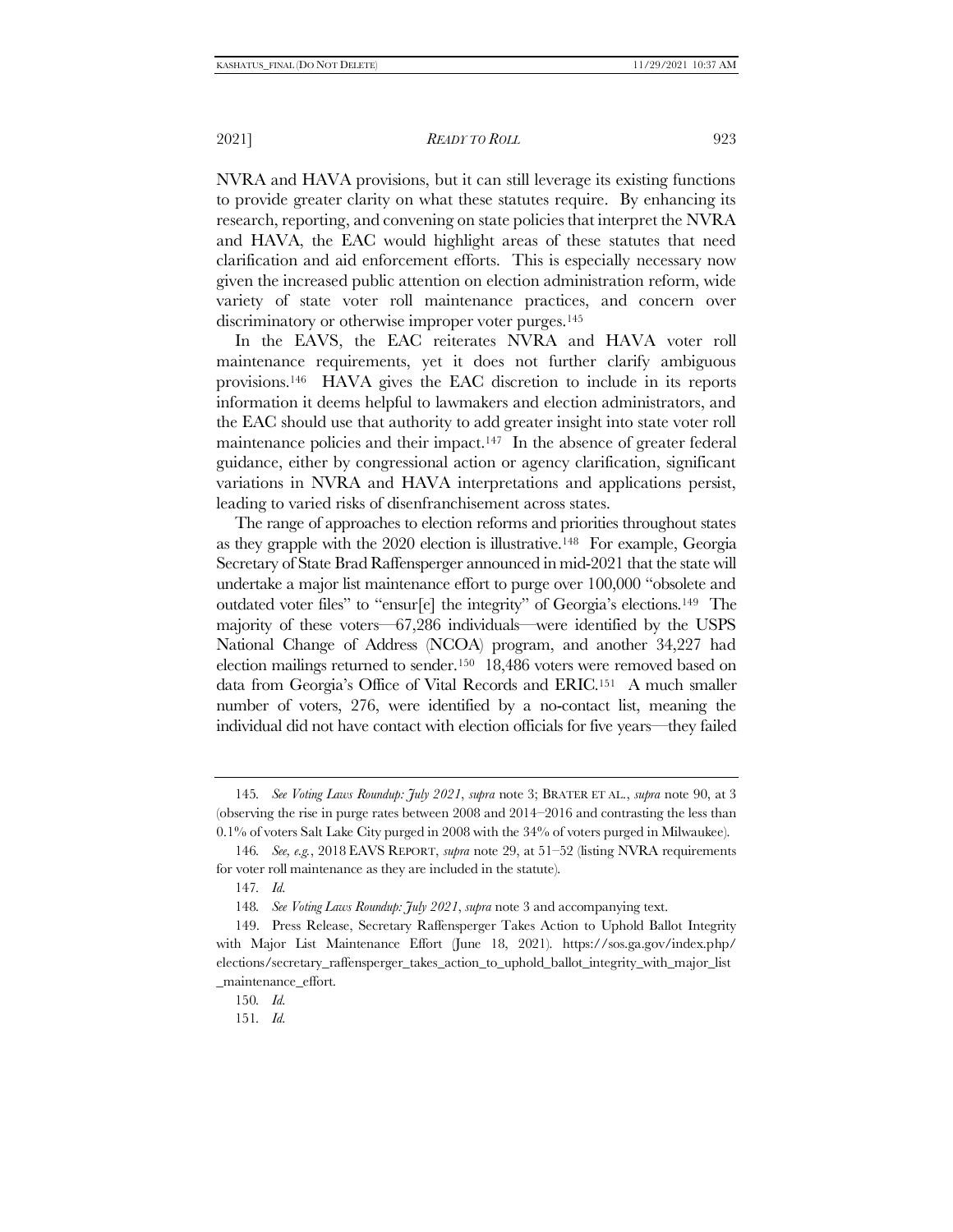to vote.152 Notably, Raffensperger stated that the number of voters identified by this no-contact method was low only because the state was unable to use this approach in 2017, pending a legal challenge.153 In future purging initiatives, Georgia plans to resume using this failure to vote identifier.<sup>154</sup>

These mechanisms to identify and purge over 100,000 voters from Georgia's rolls run the gambit of practices that are widely seen as permissible—using NCOA data—to those that have garnered more scrutiny for violating or undermining the NVRA's purpose.155 The reliance on a nocontact list in particular is concerning because of the risk that voters already facing barriers to participation will be further disenfranchised.156 Federal guidance on which state election practices comply with or violate the NVRA and HAVA is essential so that state election reform efforts are based on expert guidance on how to maintain voter rolls without disenfranchising voters.

# <span id="page-23-0"></span>III. ENFORCING COMPLIANCE WITH THE NATIONAL VOTER REGISTRATION ACT AND THE HELP AMERICA VOTE ACT

Federal election law enforcement mechanisms vary across statutes. Unlike the FEC, which has the primary ability to enforce FECA, the EAC lacks authority to enforce the NVRA and HAVA.157 Instead, the DOJ bears primary federal responsibility for enforcing these statutes.158 In addition to providing for DOJ enforcement, the NVRA includes a private right of action by which voting rights and other nongovernmental groups can raise claims against state practices.159 HAVA does not explicitly provide a private right of action, but individuals may be able to raise  $\S$  1983 claims under this Act.<sup>160</sup> While the EAC is not able to enforce the NVRA or HAVA itself, it still provides information that

155*. See supra* Part I[I.B.](#page-18-0) (comparing state reliance on NCOA data as a safe harbor to using inter-state programs, such as ERIC and controversial initiatives, to identify voters for removal based solely on their failure to vote).

156. Husted v. A. Philip Randolph Inst., 138 S. Ct. 1833,1863–64 (2018) (Sotomayor, J., dissenting); *supra* Part II.[B.2.](#page-20-0)

157. 52 U.S.C. §§ 20929, 20508(a); Audra L. Wassom, *The Help America Vote Act of 2002 and Select Issues in Election Law Reform*, 28T. MARSHALL L. REV. 345, 360–4 (2003).

158*. DOJ NVRA Webpage*, *supra* note [90;](#page-14-0) CRS EAC REPORT, *supra* note [10,](#page-3-0) at 4.

159*. See* Wassom, *supra* note [157,](#page-23-0) at 357–64 (comparing NVRA and HAVA enforcement mechanisms with other federal election laws).

160. Tokaji, *Public Rights and Private Rights of Action*, *supra* not[e 14,](#page-3-3) at 126, 147–54. HAVA also provides a state administrative remedy for alleged violations of the Act. *See* Wassom, *supra*  not[e 157,](#page-23-0) at 365.

<sup>152</sup>*. Id.* 

<sup>153</sup>*. Id.* 

<sup>154</sup>*. Id.*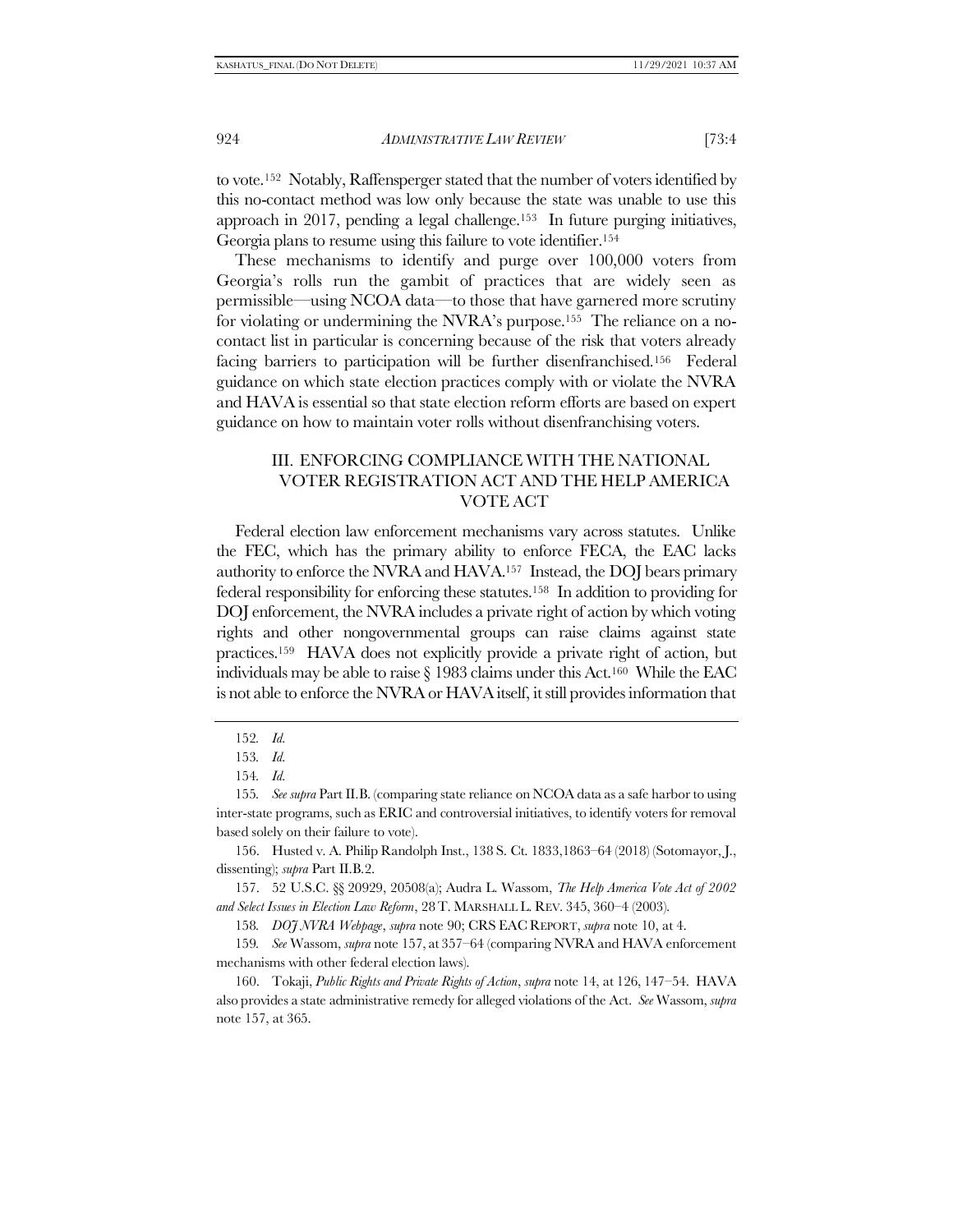<span id="page-24-0"></span>the DOJ and private entities use to tailor their enforcement efforts.<sup>161</sup>

#### *A. Department of Justice Enforcement*

The DOJ enforces the NVRA by monitoring state compliance with the statute, conducting investigations, and bringing enforcement suits in federal court.162 It considers data from the EAVS when it determines which states to bring suit against for alleged NVRA violations.<sup>163</sup> DOJ enforcement suits can yield insight into how the Department understands NVRA requirements, yet varied approaches across administrations can also perpetuate uncertainty.<sup>164</sup> Unlike the EAC, which is designed to be an independent commission led by bipartisan experts, the DOJ approach to NVRA enforcement can depend on an administration's views about whether the NVRA is a check against improper purges or an impetus for zealous state action to prevent potential fraud.<sup>165</sup>

The DOJ has successfully brought suit against states for failing to comply with the NVRA  $\S 8$  requirements in a handful of cases.<sup>166</sup> For instance, it joined a suit against the New York City Board of Elections for violating NVRA § 8 in 2016.167 The challenged practices included purging individuals based solely on their failure to vote, purging voters without providing proper notice, failing to maintain lists in a uniform and nondiscriminatory manner, and violating the reasonable effort requirement.168 As a result of this suit, the Board entered into an agreement to remedy its conceded  $\S 8$  violations.<sup>169</sup> The voting rights groups that initially brought this suit continue to monitor

164*. See* Daniel P. Tokaji, *Voter Registration and Election Reform*, 17 WM. & MARY BILL RTS. J. 453, 483 (2008) (discussing the DOJ's limited enforcement of NVRA protections to prevent the "wrongful exclusion of voters from registration lists."); BRATER ET AL., *supra* note [90,](#page-14-0) at 2.

165. For example, the Obama Administration initially filed a brief in *Husted* to support plaintiffs challenging Ohio's law, but then the Trump Administration reversed this position and supported Ohio before the Supreme Court. *See* BRATER ET AL., *supra* note [90,](#page-14-0) at 6.

166*. Cases Raising Claims Under the National Voter Registration Act*, U.S. DEP'T OF JUST. [hereinafter *DOJ NVRA Cases*] (June 9, 2020), https://www.justice.gov/crt/cases-raisingclaims-under-national-voter-registration-act.

<sup>161.</sup> 2018 EAVS Report, *supra* not[e 29](#page-5-1) at 124–25.

<sup>162</sup>*. Id.*

<sup>163</sup>*. Id*. The DOJ considers EAVS data when deciding which enforcement suits to bring. *See id.* It also previously requested information from states subject to the NVRA about their policies, evoking concern that it would use responses to "force states to purge more aggressively." BRATER ET AL., *supra* note [90,](#page-14-0) at 2.

<sup>167.</sup> United States v. N.Y.C. Bd. of Elections, Case No. 1:16-cv-06122-NGG-RML (E.D.N.Y. 2016).

<sup>168</sup>*. Id.* at 2.

<sup>169</sup>*. Id.* at 2–3.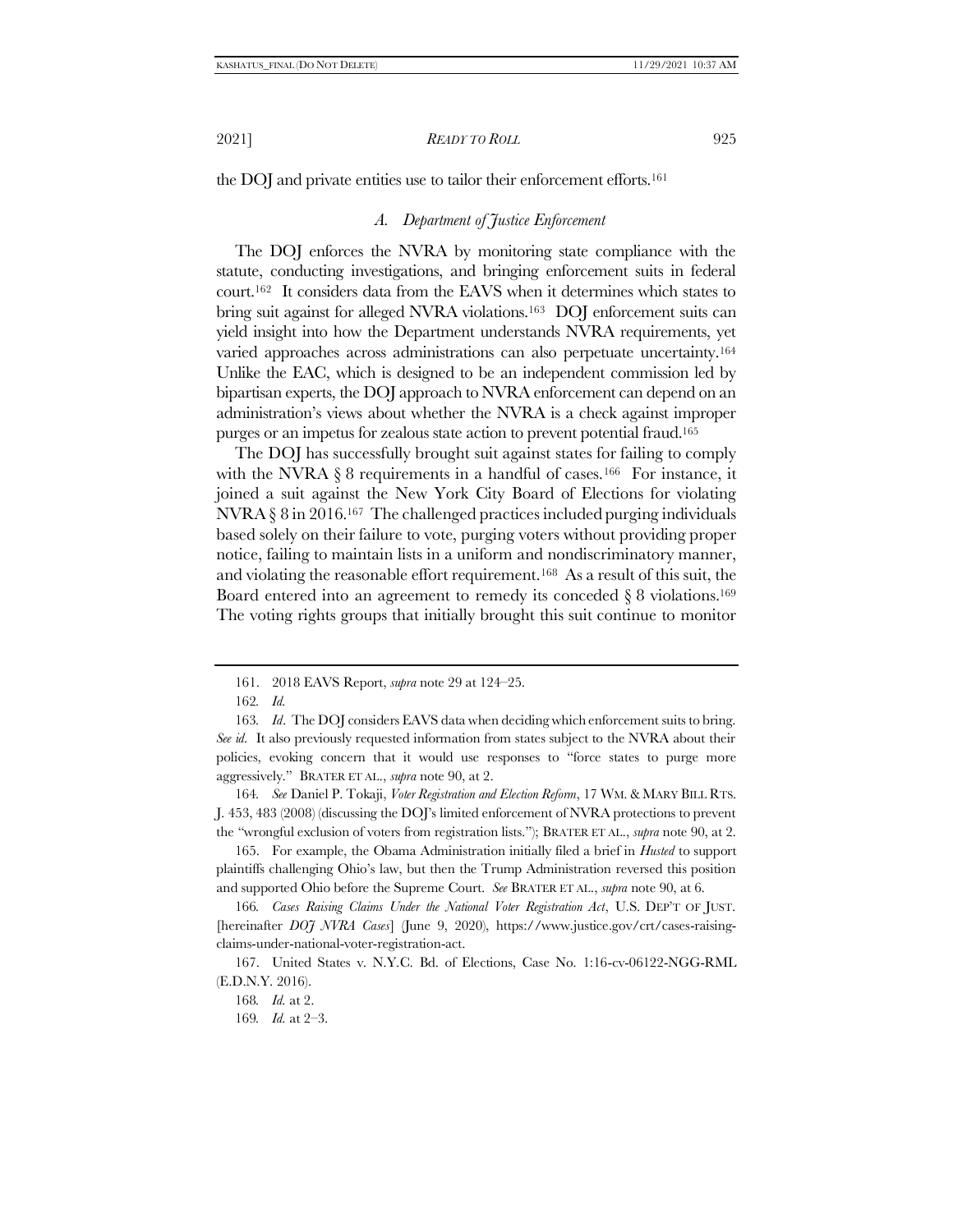New York City's compliance with this agreement.<sup>170</sup>

While the DOJ succeeded in rectifying New York City's NVRA violations in this case, even under administrations that prioritize NVRA enforcement to prevent impermissible purges, the DOJ has a limited capacity to bring such suits.<sup>171</sup> This emphasizes the importance of the NVRA's private right of action and ensuring that nongovernmental entities that seek to enforce NVRA provisions have adequate information about state practices.

DOJ actions are critical; yet, given its changing approach to NVRA enforcement across administrations, its actions do not often yield consistent guidance on how to interpret ambiguous provisions.172 It is necessary for the EAC to use its expertise and convening ability to provide better insight into what these statutes require.

#### <span id="page-25-1"></span>*B. Private Right of Action*

<span id="page-25-0"></span>A private right of action for NVRA enforcement has intrinsic value as a means to ensure that state and local entities comply with federal requirements.<sup>173</sup> It is also critical to effectively enforce federal election statutes and account for the risk of partisanship influencing government enforcement.174 Further, those who bring suit under private rights of action amplify federal efforts to enforce federal requirements given resource and bandwidth constraints.<sup>175</sup>

The many challenges to Crosscheck demonstrate the importance of the NVRA's private right of action.<sup>176</sup> Kansas's Secretary of State agreed to

170*. Common Cause New York et al v. Board of Elections in the City of New York, et al.*, https://www.latinojustice.org/en/cases/common-cause-new-york-et-al-v-board-electionscity-new-york-et-al (last visited Nov. 8, 2021).

172*. See id.* at 2, 6 (comparing DOJ priorities under the Obama Administration where the Department brought suit against states for conducting illegal purges to the Trump Administration where the Department worked to lay the foundation for challenges to states that did not aggressively clear names off of rolls).

173*. See generally* Tokaji, *Public Rights and Private Rights of Action*, *supra* note [14,](#page-3-3) at 119 (describing the federal judiciary as a "vital check upon the otherwise decentralized and partisan administration of U.S. elections.").

174*. See id.* at 157–58 (arguing for a private right of action to enforce HAVA following *Brunner*).

175*. See, e.g.*, *Voting Rights Litigation 2020*, (July 28, 2020), https://www.brennancente r.org/our-work/court-cases/voting-rights-litigation-2020#top.

176*. See Indiana NAACP & League of Women Voters of Indiana v. Lawson*, [hereinafter BRENNAN CTR. *on Lawson*], https://www.brennancenter.org/our-work/court-cases/indiananaacp-and-league-women-voters-indiana-v-lawson (last updated July 19, 2021) (explaining how voting rights groups successfully sued Indiana under the NVRA's private right of action). Indiana amended its law in 2020 but voting rights groups continued to challenge it as violating

<sup>171</sup>*. See* BRATER ET AL., *supra* note [90,](#page-14-0) at 6 (discussing DOJ challenges to six state NVRA violations under the Obama Administration).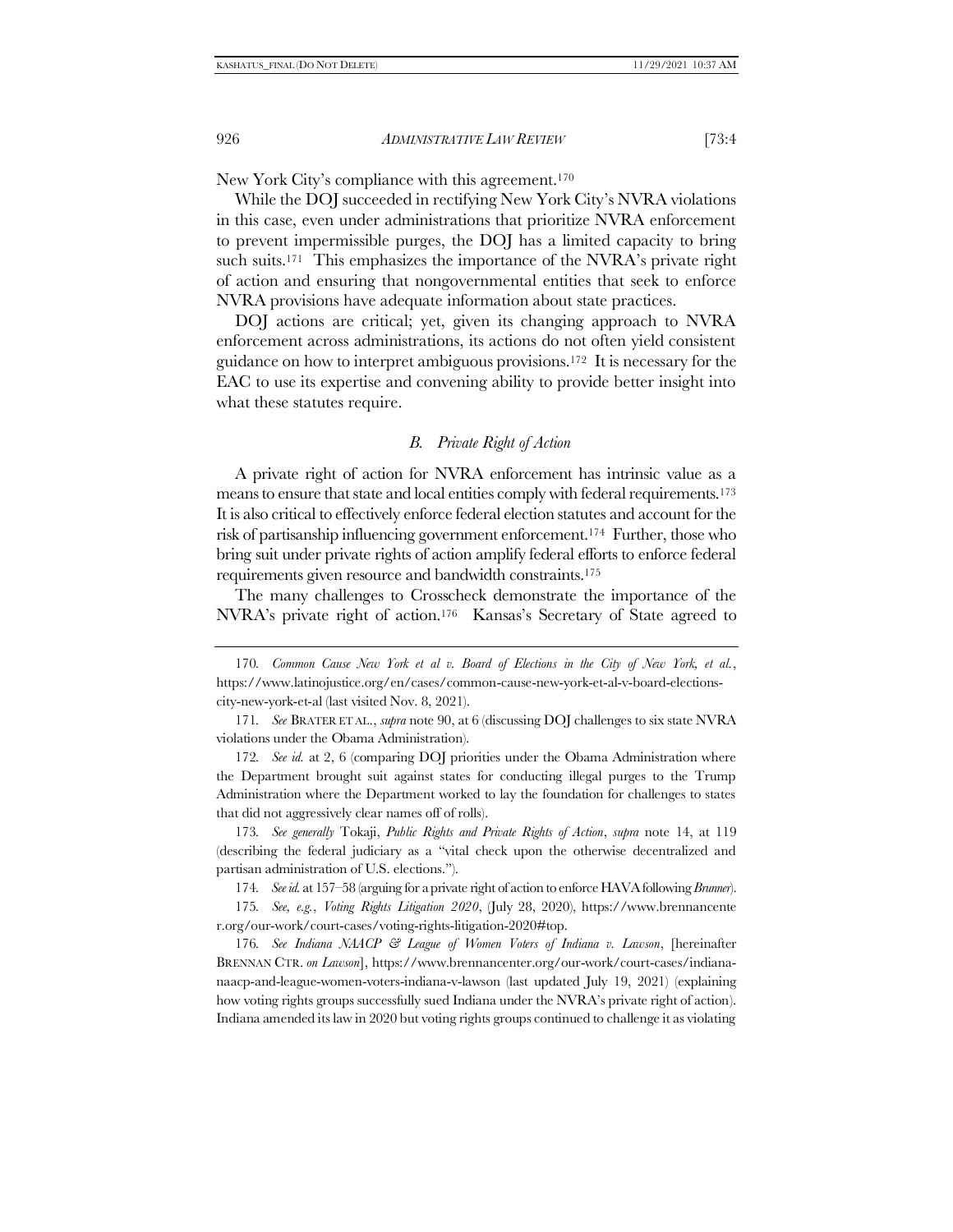2021] *READY TO ROLL* 927

suspend Crosscheck in 2019 after the American Civil Liberties Union brought suit on behalf of hundreds of voters who had their information improperly disclosed by the program.<sup>177</sup> Following Kansas's suspension of Crosscheck, its future is unknown, but nongovernmental entities continue to bring suit challenging comparable state-specific programs that raise similar concerns.<sup>178</sup>

Litigation brought by nongovernmental entities to enforce federal election laws is an indispensable corollary to federal government enforcement through the DOJ. In terms of challenging state practices for violating the NVRA, these initiatives are critical. However, enforcement suits alone are insufficient to provide insight into the range of state voter roll maintenance policies that exist, how they impact voter participation, and whether they undermine or achieve the NVRA and HAVA's goals to ensure effective election administration and access to the ballot. It is therefore imperative for the EAC to fill this gap and bolster mechanisms to promote democratic resilience.

#### IV. RECOMMENDATIONS

The heightened public focus on election administration following the 2020 election underscores the importance of reinforcing the EAC's ability to further state compliance with federal statutes governing voter roll maintenance. The EAC can act within its existing authority to accomplish this goal. Congressional action is also critical to enhance these efforts.

First, the EAC should consistently include additional information about state voter roll maintenance policies in the EAPS section of its EAVS reporting. Second, the EAC should leverage its clearinghouse role to conduct additional detailed research and convene discussions on important voter roll maintenance questions. Third, Congress should ensure that the EAC has the funding and staffing that it needs to be effective. It should also pursue legislation to reinforce the EAC and federal election administration statutes. These actions are necessary to provide an expert-led alternative to contentious political discussions related to election reform. While these recommendations alone will not remedy the significant challenges to U.S. democratic processes that peaked in the 2020 cycle, they provide necessary steps to address underlying vulnerabilities and strengthen U.S. electoral institutions.

the NVRA. *See id.* at 103–04. The U.S. Court of Appeals for the Seventh Circuit ultimately affirmed a district court ruling granting summary judgment against Indiana and remanded the case for the lower court to issue a permanent injunction on August 24, 2020. *See id.*

<sup>177.</sup> Roxana Hegeman, *Multistate Voter Database Suspended in Lawsuit Settlement,*  ASSOCIATED PRESS NEWS (Dec. 10, 2019), https://apnews.com/article/2c82eb782e5 78bbb81c121ec453fbee8.

<sup>178.</sup> BRENNAN CTR. on *Lawson*, *supra* note [176](#page-25-1) (discussing concerns with the Indiana Data Enhancement Association (IDEA), "an organization functionally identical to Crosscheck").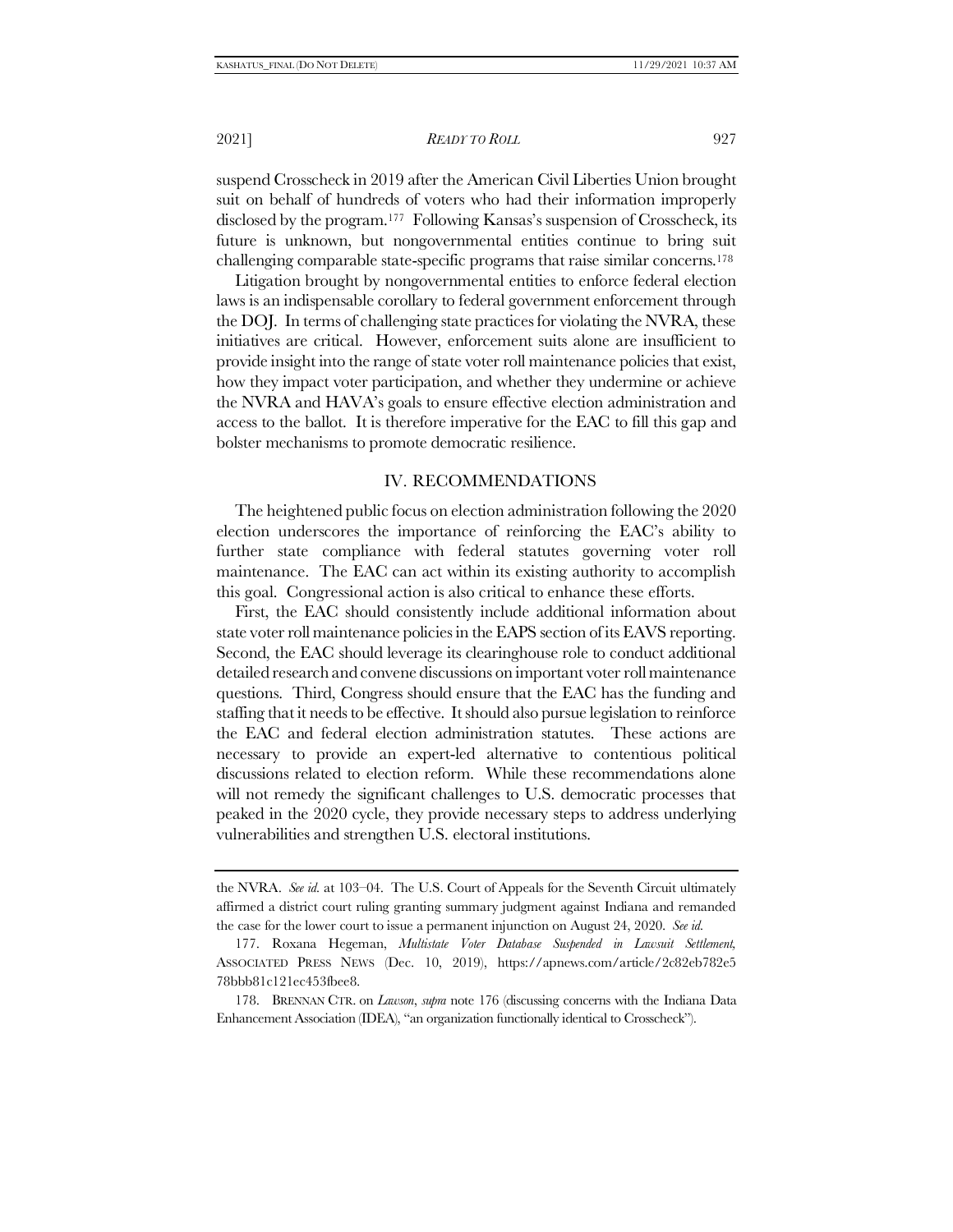## <span id="page-27-0"></span>*A. Providing Greater Insight into State Voter Roll Maintenance Policies in the Election Administration and Voting Survey Report*

The EAC should consistently incorporate detailed information about state policies for maintaining their voter rolls in the EAPS portion of its biennial EAVS report by asking states to answer specific EAPS questions about how they manage their voter rolls. The 2020 EAPS includes more questions related to how states purge voters than the 2018 survey, and in future reports, the EAC should expand on these questions to provide greater insight into state policies and their impact on voter participation.<sup>179</sup>

The 2020 EAPS asks states about which voters receive confirmation notices and how they identify potentially ineligible voters.180 The first of these questions demonstrates how states make reasonable efforts to maintain their rolls by removing voters who have moved, are deceased, were convicted of a disqualifying felony, or are declared mentally incompetent.181 The second demonstrates how states initiate efforts to remove voters from their rolls, including whether they rely on the NVRA's safe harbor provision or actively seek extra means to identify potentially ineligible voters.

In developing future surveys, the EAC should continue to include and expand on these questions. It should identify additional information that would be useful from its own research as well as public input. The EAC should ask specific questions about how states use data from interstate sharing compacts and whether states use non-voting to identify voters for removal. The EAC should then continue its model of comparing these answers to voter participation metrics to demonstrate the impact of these policies.

This additional information would give useful context to quantitative data that the EAC already captures, including the number of notices sent to voters, active and inactive registrations, and voters ultimately removed in proportion to CVAP.182 More specificity in the EAPS section is useful for three reasons. First, it will help the DOJ and private entities enforce federal provisions. With a change in administrations and renewed focus on voting rights, the DOJ may now prioritize challenging states for violating NVRA provisions by improperly purging voters.183 Nongovernmental entities would

<sup>179.</sup> 2020 EAPS QUESTIONNAIRE, *supra* note [88,](#page-14-2) at 12–13.

<sup>180</sup>*. Id.*

<sup>181</sup>*. See* 52 U.S.C. § 20507(a)(3)–(4).

<sup>182.</sup> 2018 EAVS REPORT, *supra* note [29,](#page-5-1) at 40–41.

<sup>183</sup>*. See* Katie Benner, *Merrick Garland Announces Justice Dept. Plans to Protect Voting Access*, N.Y.TIMES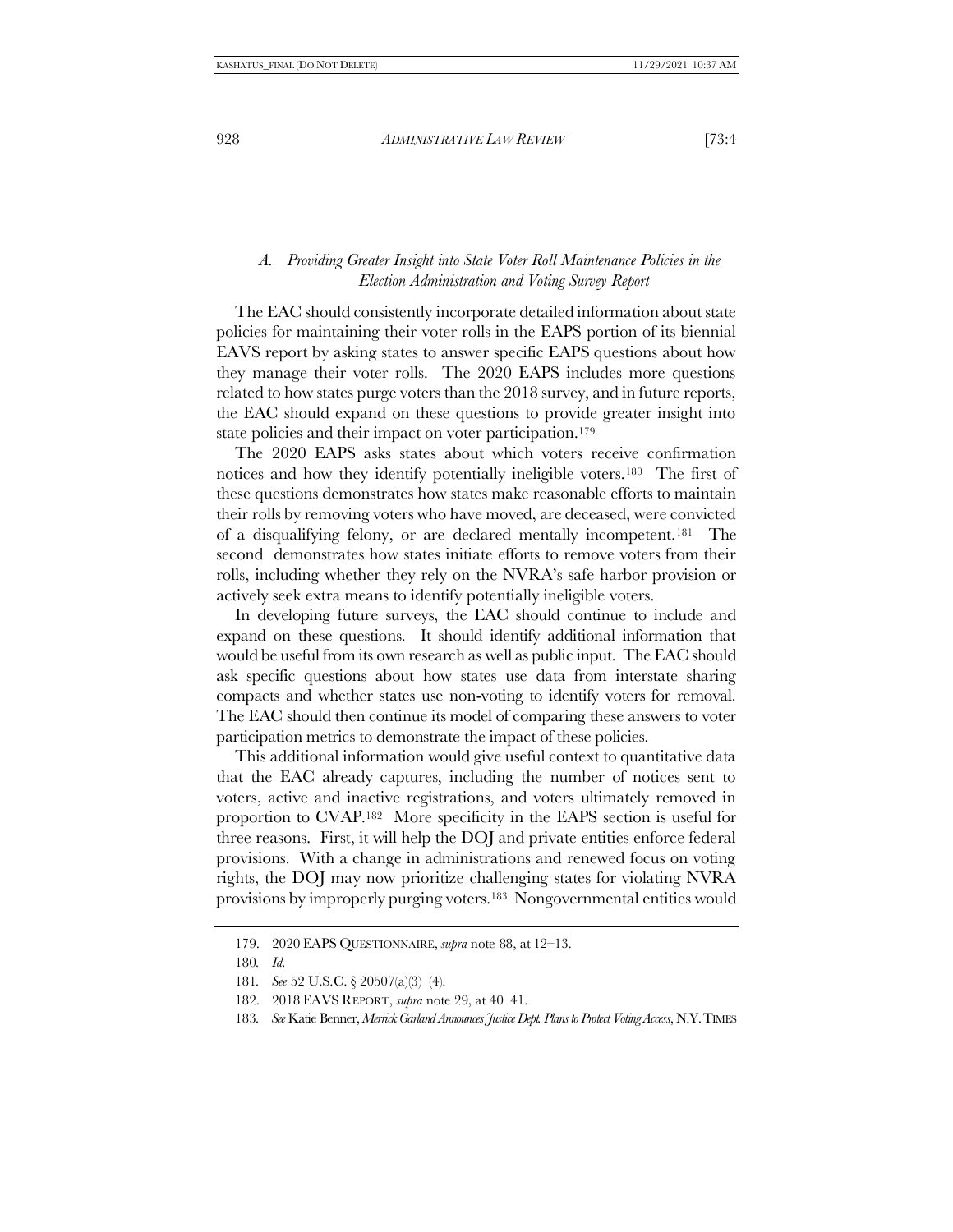2021] *READY TO ROLL* 929

similarly benefit from having enhanced data that they can use to concentrate their enforcement efforts. Second, this information would educate lawmakers and the public about various election administration practices and their impact. This is especially significant as states consider significant election administration reforms.184 Third, it would consolidate information that the EAC can share as best practices with state and local election administrators according to its clearinghouse role.185 While states have already answered the 2020 EAPS<sup>186</sup> and the EAC already released the 2020 EAVS, the EAC should plan to further develop these questions in future years.

## <span id="page-28-0"></span>*B. Conducting Targeted Research and Discussions on Specific Voter Roll Maintenance Topics*

<span id="page-28-1"></span>In addition to incorporating more specific policy questions in future EAPS, the EAC should use its discretion to research and facilitate discussions on timely voter roll maintenance topics as election reform debates continue nationwide.187 The EAC can determine which issues merit additional research and discussion by drawing from answers to the 2020 EAPS, consulting with its Advisory and Standards Boards, and identifying issues in election reform proposals that states are now considering.188 The EAC's ability to further develop analysis from nationwide data in the 2020 EAVS and EAPS and convene discussions among experts and election administrators is essential now as election reform debates abound.<sup>189</sup>

The EAC should use insights from the 2020 EAPS to inform future research and discussions on how states use data from interstate sharing compacts to identify voters for possible removal. It should also compare this information

189*. See id.*

<sup>(</sup>June 11, 2021) https://www.nytimes.com/2021/06/11/us/politics/merrick-garland-voting-rights.ht ml; *see also*Remarks by President Joseph R. Biden on Voting Rights in Philadelphia, Pennsylvania, 2021 DAILY COMP. PRES. DOC. 581, (July 13, 2021) (discussing the Biden Administration's initiatives to counter the "unconscionable" rise in suppressive voting laws, especially by strengthening DOJ enforcement efforts).

<sup>184</sup>*. See, e.g.*, *Voting Laws Roundup: July 2021*, *supra* not[e 3](#page-1-1) (stating that over 400 restrictive voting bills have been introduced in forty-nine states).

<sup>185</sup>*. About the U.S. EAC*, *supra* note [13.](#page-3-2)

<sup>186</sup>*. See Events: EAVS Comment Period Opens*, U.S. ELECTION ASSISTANCE COMM'N (Feb. 11, 2020, 2:11 p.m.), https://www.eac.gov/events/2020/02/11/eavs-comment-periodopens (providing notice for the EAC's rulemaking process to adopt its 2020 EAVS survey instruments).

<sup>187</sup>*. See Voting Laws Roundup: July 2021*, *supra* not[e 3;](#page-1-1) Kashatus, *supra* Part I.[B.2.](#page-14-3) (discussing the EAC's ability to solicit expert and practitioner input on a range of timely election administration topics according to its clearing house role).

<sup>188</sup>*. Supra* note [187.](#page-28-1)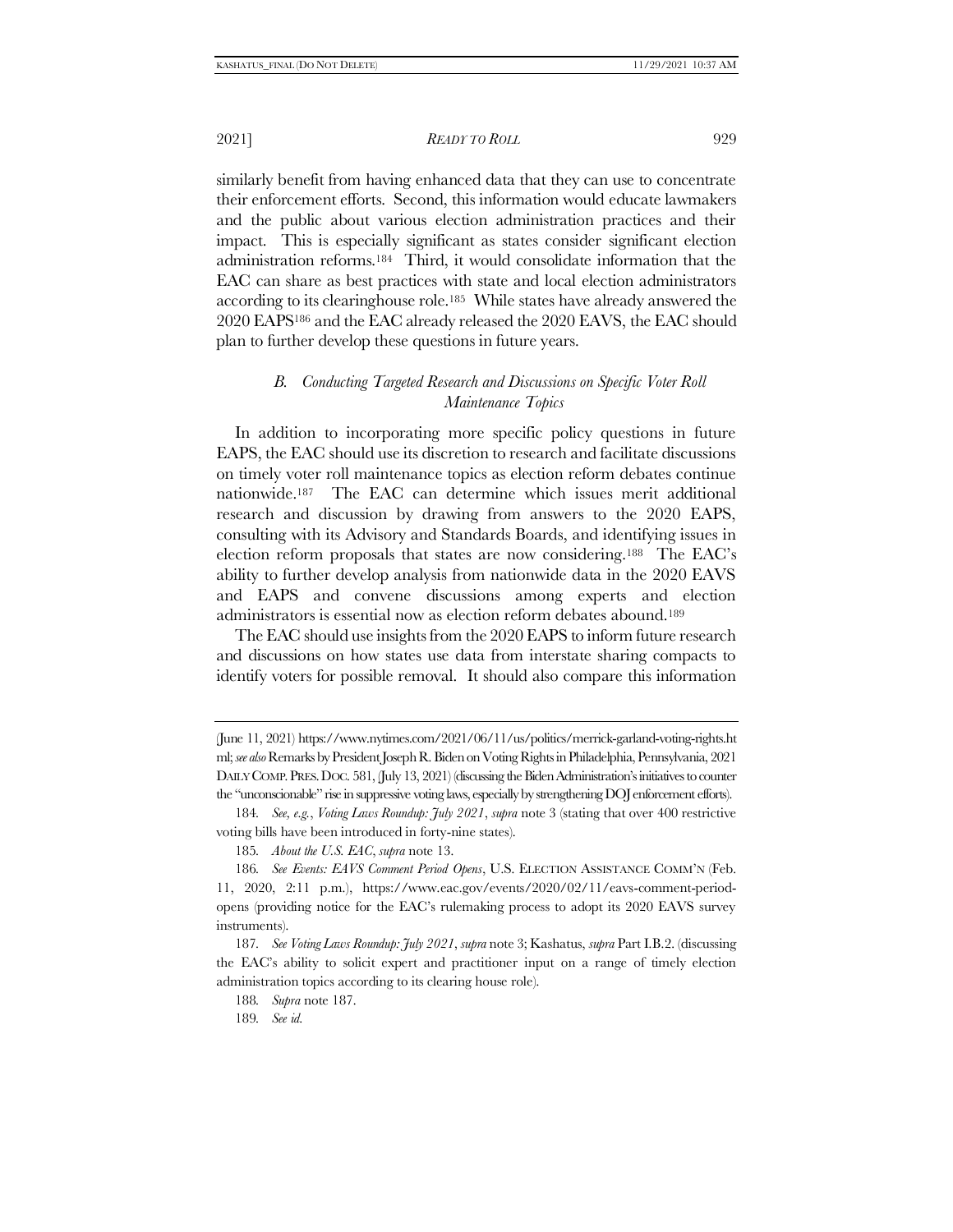to voter participation metrics—registration notices sent and returned, and voters ultimately removed—to better illustrate the impact of such programs.

Further, the EAC can build on insights gleaned from its 2020 EAPS by convening discussions on interstate sharing compacts, including Crosscheck and ERIC, to ascertain the challenges with using these systems and their impact on voters. While Crosscheck is currently suspended, the EAC can still highlight aspects of this program that were incompatible with the NVRA so that federal and state lawmakers, the DOJ, and nongovernmental entities can identify similar concerns with existing and proposed state programs.190 This is necessary so that the DOJ and private entities can effectively enforce the NVRA and so that lawmakers have greater guidance on permissible election practices.

The EAC should also cultivate insight into ERIC through its research, reporting, and convening functions. Many find ERIC to be a more reliable system than Crosscheck, as evidenced by the thirty states as well as the District of Columbia who are members, but questions about its processes and impact remain.191 The EAC should examine how states that use ERIC data fare in terms of voter participation and purges as compared to states with other systems. It should especially focus its research on highlighting risks and instances of such programs having a discriminatory racial impact so that states can better comply with both the VRA and the NVRA.<sup>192</sup>

The EAC should also convene discussions that include election administrators from states that use ERIC and election law experts to give useful information for enforcement and election reform efforts. With state and local governments already pursuing substantial alterations to their election administration practices, greater guidance on available information systems is essential.<sup>193</sup>

## *C. Congressional Action to Sustain and Strengthen the U.S. Election Assistance Commission and Clarify Federal Statutes*

While the EAC should act within its existing authority to further state compliance with federal statutes and bolster electoral resilience and participation, congressional action is also critical to address the serious challenges to representative governance that exist. Congress can maximize the EAC's efforts to strengthen democratic processes in three ways. First, it should ensure that the EAC is able to function to the fullest extent that its current structure and authority

<sup>190</sup>*. See* BRENNAN CTR. on *Lawson*, *supra* not[e 176](#page-25-1) (comparing IDEA to Crosscheck).

<sup>191</sup>*. See Ensuring the Efficiency and Integrity of America's Voter Rolls*, *supra* not[e 132](#page-20-1) (listing the thirty states who use ERIC in addition to the District of Columbia); *see also* Huber et al., *supra* not[e 134,](#page-20-2) at 1–2 (discussing how the consequences of using ERIC for voter role maintenance are not fully known).

<sup>192</sup>*. See generally* Huber et al., *supra* note [134,](#page-20-2) at 4 and accompanying text.

<sup>193.</sup> Bump, *supra* note [102.](#page-16-1)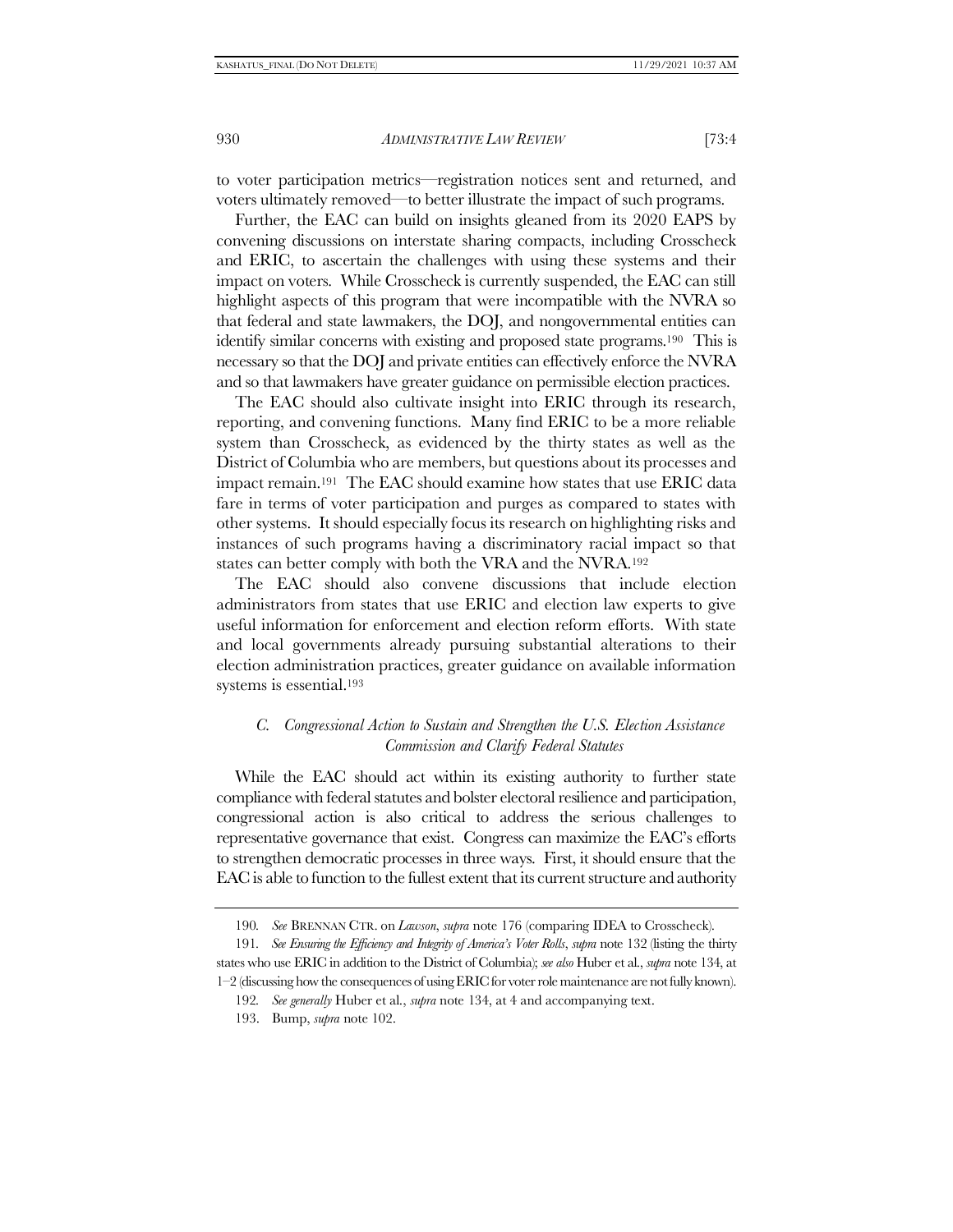allow. Second, Congress should consider expanding the EAC's authority so that it can provide more authoritative interpretations of federal requirements to meet current national needs.194 Third, Congress should either clarify federal election administration requirements related to voter roll maintenance in the NVRA and HAVA itself or delegate this authority to the EAC.

If Congress is unable to strengthen the EAC or clarify federal voter roll maintenance provisions legislatively, it must at least ensure that the EAC is able to function as effectively as possible under its current framework. To do so, Congress should ensure that the EAC commissionership vacancies are promptly filled if they arise. Because Congress initially proposes candidates for commissionerships and ultimately confirms presidential nominees, it has an important say in whether vacancies are timely filled.195 Two of the current commissioners first confirmed in 2014 are currently serving their second four-year term.196 When these positions ultimately become vacant, Congress should work with the President to fill these critical positions with reputable experts who have a demonstrated record of protecting voter participation quickly. Additionally, Congress should continue to fund the EAC at or above its requested appropriations level. Congress has increased the EAC's funding in the past two fiscal years and it should continue this trajectory.<sup>197</sup>

Beyond equipping the EAC with the tools it needs to function effectively as it currently exists, Congress should consider whether the EAC's current authority is adequate. Congress established the EAC in 2002 within the context of election administration challenges of the 2000 election, but the democratic landscape has shifted in the subsequent two decades, especially after *Shelby County v. Holder*<sup>198</sup> severely weakened a key provision of the VRA in 2013.199 The full impact of the Court's decision in *Brnovich* is not yet known, but election law experts warn that it will only raise already high barriers to challenging suppressive state policies.<sup>200</sup>

194*. See* CRS EAC REPORT, *supra* note [10,](#page-3-0) at 3–4 (describing how lawmakers compromised on the EAC's scope of authority when it was initially established).

- 195*. Supra* Part [I.B.](#page-9-0)
- 196. BURRIS & FISCHER, *supra* note [55,](#page-10-1) at 4.
- 197*. See* Weil, *supra* note [62;](#page-11-0) U.S. COMM'N ON CIV. RTS., *supra* note [44,](#page-8-1) at 332.
- 198. 570 U.S. 529 (2013).

199*. Shelby County* has proven extremely consequential as previously covered states and political subdivisions have since been able to change their election laws without first ensuring they will not have a discriminatory or disproportionate racial impact. *See id.* at 535.

200*. See e.g.*, Hasen, *supra* note [48.](#page-8-0) *But see* Marc Elias, *Confronting the Most Significant Test to Our Democracy*, Democracy Docket (July 16, 2021), https://www.democracydocket. com/2021/07/grappling-with-the-most-significant-test-to-our-democracy/ (articulating the urgency of continuing to challenge voter suppressive laws in court and maximize legal tools that remain even with significant weakening from the Court).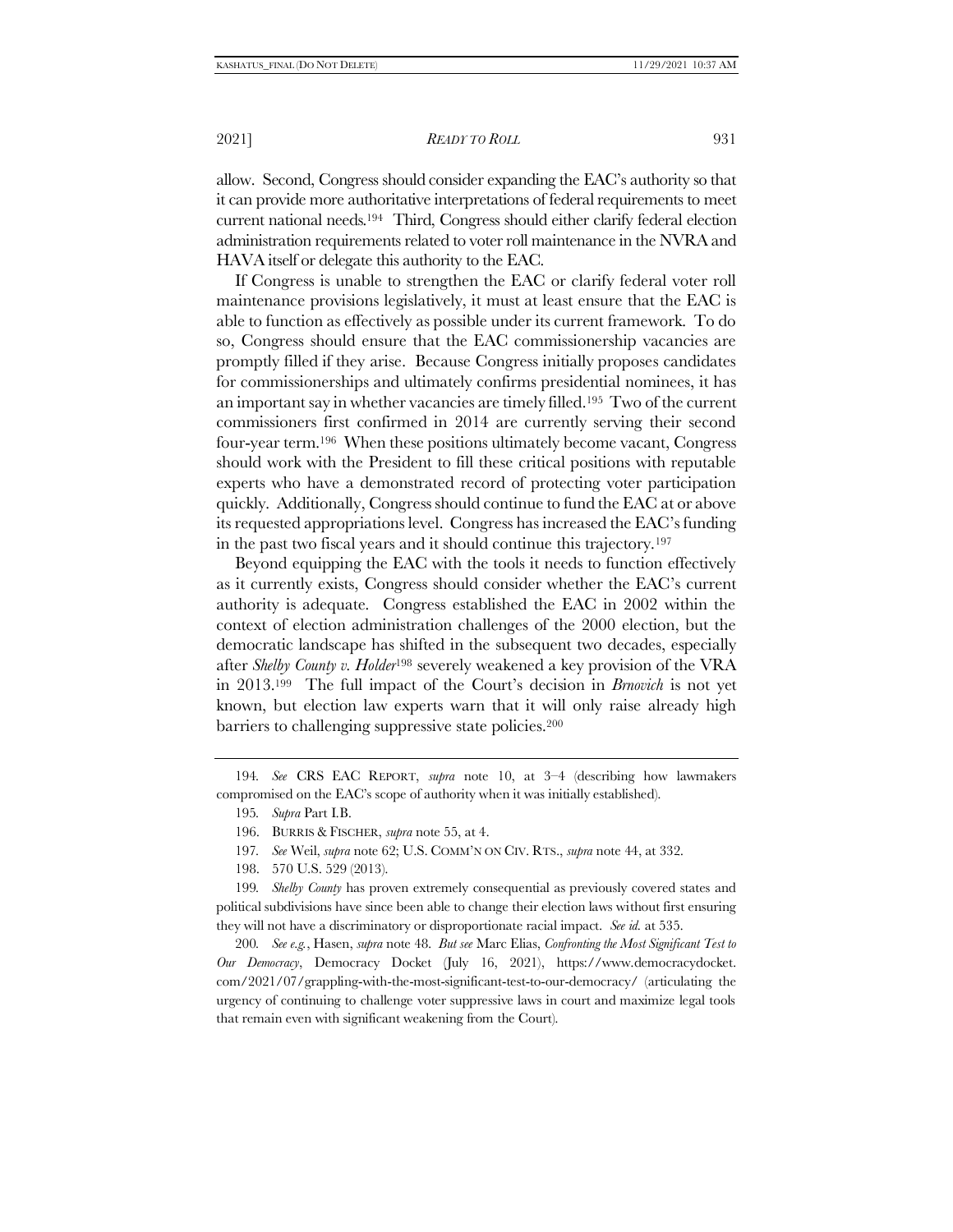Additionally, the ongoing challenges related to the 2020 election cycle and the widespread efforts among states to reform election administration based on the belief that voter fraud had a substantial and determinative effect—merit reconsidering whether existing federal mechanisms are sufficiently equipped to ensure democratic resilience. Congress is already debating legislation to address election challenges and should further consider options to strengthen the EAC.<sup>201</sup>

Congress should strengthen the EAC by allowing it to prescribe regulations regarding states' obligations related to national voter registration.<sup>202</sup> The EAC already has the authority to make rules, in consultation with state election officials, regarding the mail voter registration form and the EAVS report.<sup>203</sup>

Yet, the EAC's inability to provide guidance to states about their NVRA obligations that carry the force of law is significant. Not only does this constrain the EAC's ability to give the clarity that states need, but it perpetuates significant disparities in voters' abilities to participate in democratic processes. This frustrates the purpose of national legislation aimed at preventing arbitrary and prejudicial disenfranchisement.204 Congress should therefore permit the EAC to rely on its expertise to issue reasoned, authoritative, and legally binding guidance to states about their NVRA obligations.

In addition to expanding the EAC authority to fill certain NVRA gaps, Congress should also clarify requirements in the NVRA provisions governing voter roll maintenance in light of current circumstances. It can do so by amending the NVRA to further elaborate on provisions that have garnered significant disagreement among states, experts, and courts. For instance, Congress should clarify whether NVRA § 8 prevents states from using nonvoting except when confirming removal for voters otherwise identified or if non-voting can also be used as an initial identifier.<sup>205</sup>

Congress should also give greater guidance on what constitutes a reasonable effort to maintain a state's voter rolls. It should address concerns about states conducting wide scale purges based on faulty data by elaborating on when practices become unreasonable for having too great a risk of improperly disenfranchising voters. The NVRA has detailed provisions about how voters may be removed if they become ineligible, but its provisions

- 204*. See* 2018 EAVS REPORT, *supra* note [29,](#page-5-1) at 42–43.
- 205. 52 U.S.C. § 20508(b).

<sup>201.</sup> H.R. 1 was passed by the House and is awaiting Senate action as of Fall 2021. For the People Act, H.R. 1, 117th Cong. § 1921 (2021). Among provisions related to the EAC, H.R. 1 would mandate that states submit data to the EAC for the EAVS report. *Id.* Currently, states voluntarily submit data to the EAC to comply with their NVRA reporting requirements. 52 U.S.C. § 20508.

<sup>202</sup>*. See* 52 U.S.C. § 20508(a)(4).

<sup>203</sup>*. Id.* § 20508(a)(1)–(3).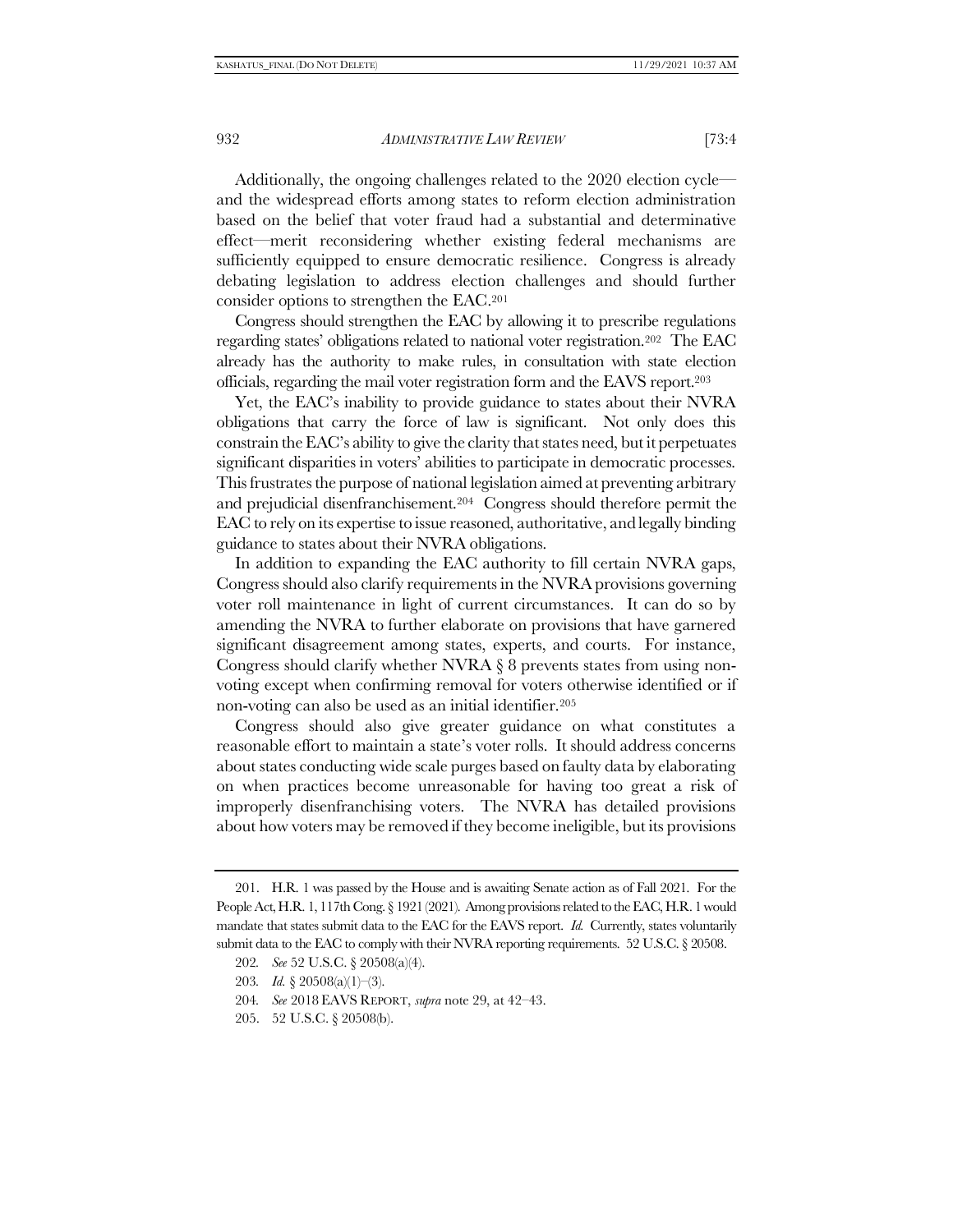2021] *READY TO ROLL* 933

about what practices are permissible to initially identify voters for suspected ineligibility are apparently more ambiguous.206 Congress should provide greater guidance about which means of initial identification are permissible.

Legislative action to strengthen the EAC and reinforce the NVRA would likely face challenges in Congress.207 Yet, the significance of the issues at stake the ability to participate in democracy and public confidence in electoral results—merit sustained efforts to improve electoral processes despite these obstacles. At a minimum, Congress should ensure that the EAC maintains full leadership and funding to accomplish its goals as it currently stands.

#### **CONCLUSION**

Somehow, we've weathered and witnessed A nation that isn't broken, but simply unfinished . . . . And yes, we are far from polished, far from pristine. But this doesn't mean we're striving to form a union that is perfect. We are striving to forge our union with purpose . . . . Because being American is more than a pride we inherit—It's the past we step into, and how we repair it.<sup>208</sup> —Amanda Gorman, National Youth Poet Laureate

The 2020 election tells two seemingly opposite stories about the quality, resilience, and integrity of U.S. electoral institutions.209 In many ways, the election was a democratic inspiration for succeeding in the face of formidable public health and logistical challenges.210 Not only did the election occur despite a confluence of threats and roadblocks, <sup>211</sup> but it witnessed the most participation to date.212 However, it also demonstrated that democratic perseverance is not inevitable.

The claim that the election was stolen and mired in rampant fraud was not just voiced in public debates over election reform, but it also culminated in a violent attack on the democratic transition itself.213 The January 6, 2021, insurrection at the U.S. Capitol demonstrates the serious consequences of perpetuating unfounded claims of stolen electoral results and inadequate election administration.

- 211*. See* Mettler & Lieberman, *supra* not[e 4](#page-1-2) and accompanying text.
- 212 Montanaro, s*upra* not[e 6.](#page-2-2)
- 213*. See* Leatherby et al., *supra* note [8.](#page-2-1)

<sup>206</sup>*. See id.* § 20507(c). *See* Husted v. A. Philip Randolph Inst., 138 S. Ct. 1833,1839–41 (2018).

<sup>207</sup>*. See* Sahil Kapur & Jane C. Timm, *'An Inflection Point': Congress Prepares for Battle Over Massive Voting Rights Bill*, NBC NEWS (Mar. 28, 2021, 11:57 AM), https://www.nbcnews.c om/politics/congress/inflection-point-congress-prepares-battle-over-massive-voting-rightsbill-n1262172 (chronicling challenges to enacting new election laws).

<sup>208.</sup> AMANDA GORMAN,THE HILL WE CLIMB 13, 15, 19 (1st ed. 2021).

<sup>209</sup>*. See* Oliphant & Kahn, *supra* note [8](#page-2-1) (iterating divisions in public perception of the 2020 election cycle).

<sup>210</sup>*. See HAC Subcommittee Hearing*, *supra* not[e 5,](#page-2-0) at 1–3.